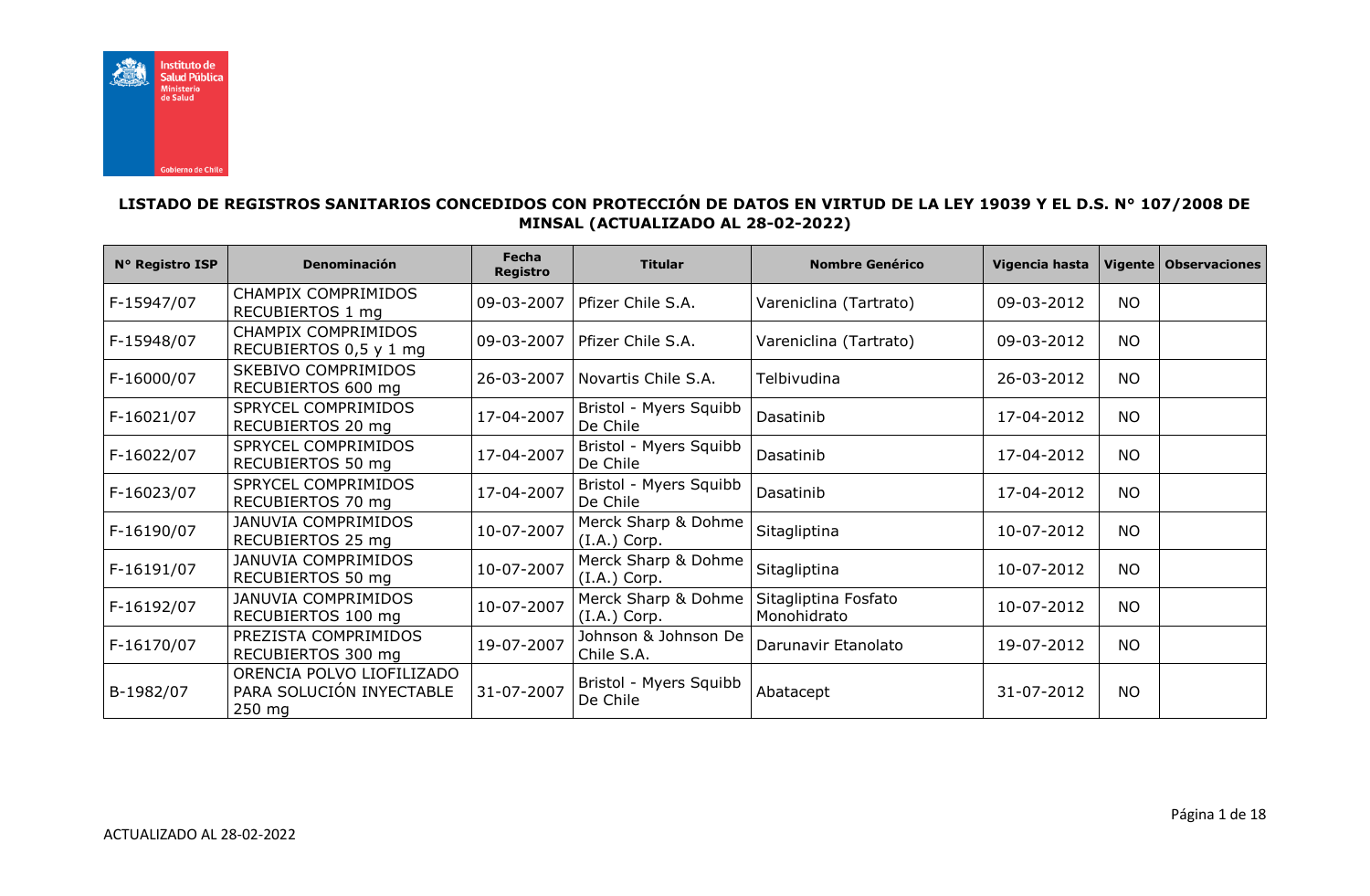

| F-16638/07 | GALVUS COMPRIMIDOS 50 mg                                                                        | 28-12-2007 | Novartis Chile S.A.                   | Vildagliptina                                | 28-12-2012 | <b>NO</b> |  |
|------------|-------------------------------------------------------------------------------------------------|------------|---------------------------------------|----------------------------------------------|------------|-----------|--|
| F-16642/07 | GALVUS COMPRIMIDOS 100<br>mq                                                                    | 28-12-2007 | Novartis Chile S.A.                   | Vildagliptina                                | 28-12-2012 | <b>NO</b> |  |
| F-16657/08 | INVEGA COMPRIMIDOS<br>RECUBIERTOS DE LIBERACIÓN 23-01-2008<br>OSMÓTICA PROLONGADA 6 mg          |            | Johnson & Johnson De<br>Chile S.A.    | Paliperidona                                 | 23-01-2013 | <b>NO</b> |  |
| F-16658/08 | <b>INVEGA COMPRIMIDOS</b><br>RECUBIERTOS DE LIBERACIÓN   23-01-2008<br>OSMÓTICA PROLONGADA 9 mg |            | Johnson & Johnson De<br>Chile S.A.    | Paliperidona                                 | 23-01-2013 | <b>NO</b> |  |
| F-16659/08 | <b>INVEGA COMPRIMIDOS</b><br>RECUBIERTOS DE LIBERACIÓN   23-01-2008<br>OSMÓTICA PROLONGADA 3 mg |            | Johnson & Johnson De<br>Chile S.A.    | Paliperidona                                 | 23-01-2013 | <b>NO</b> |  |
| F-16828/08 | <b>ISENTRESS COMPRIMIDOS</b><br>RECUBIERTOS 400 mg                                              | 18-06-2008 | Merck Sharp & Dohme<br>$(I.A.)$ Corp. | Raltegravir Potasico (Forma<br>Cristalina C) | 18-06-2013 | <b>NO</b> |  |
| B-2033/08  | MIRCERA SOLUCIÓN<br>INYECTABLE 50 mcg/0,3 mL                                                    | 22-07-2008 | Roche Chile Ltda.                     | Metoxipolietilenglicol-<br>Epoetina Beta     | 22-07-2013 | <b>NO</b> |  |
| B-2034/08  | MIRCERA SOLUCIÓN<br>INYECTABLE 75 mcg/0,3 mL                                                    | 22-07-2008 | Roche Chile Ltda.                     | Metoxipolietilenglicol-<br>Epoetina Beta     | 22-07-2013 | <b>NO</b> |  |
| B-2035/08  | MIRCERA SOLUCIÓN<br>INYECTABLE 100 mcg/0.3 mL                                                   | 22-07-2008 | Roche Chile Ltda.                     | Metoxipolietilenglicol-<br>Epoetina Beta     | 22-07-2013 | <b>NO</b> |  |
| B-2036/08  | MIRCERA SOLUCIÓN<br>INYECTABLE 150 mcg/0,3 mL                                                   | 22-07-2008 | Roche Chile Ltda.                     | Metoxipolietilenglicol-<br>Epoetina Beta     | 22-07-2013 | <b>NO</b> |  |
| B-2037/08  | MIRCERA SOLUCIÓN<br>INYECTABLE 200 mcg/0,3 mL                                                   | 22-07-2008 | Roche Chile Ltda.                     | Metoxipolietilenglicol-<br>Epoetina Beta     | 22-07-2013 | <b>NO</b> |  |
| B-2038/08  | MIRCERA SOLUCIÓN<br>INYECTABLE 250 mcg/0,3 mL                                                   | 22-07-2008 | Roche Chile Ltda.                     | Metoxipolietilenglicol-<br>Epoetina Beta     | 22-07-2013 | <b>NO</b> |  |
| B-2039/08  | MIRCERA SOLUCIÓN<br>INYECTABLE 800 mcg/0,6 mL                                                   | 22-07-2008 | Roche Chile Ltda.                     | Metoxipolietilenglicol-<br>Epoetina Beta     | 22-07-2013 | <b>NO</b> |  |
| B-2040/08  | MIRCERA SOLUCIÓN<br>INYECTABLE 50 mcg/1 mL                                                      |            | 22-07-2008   Roche Chile Ltda.        | Metoxipolietilenglicol-<br>Epoetina Beta     | 22-07-2013 | <b>NO</b> |  |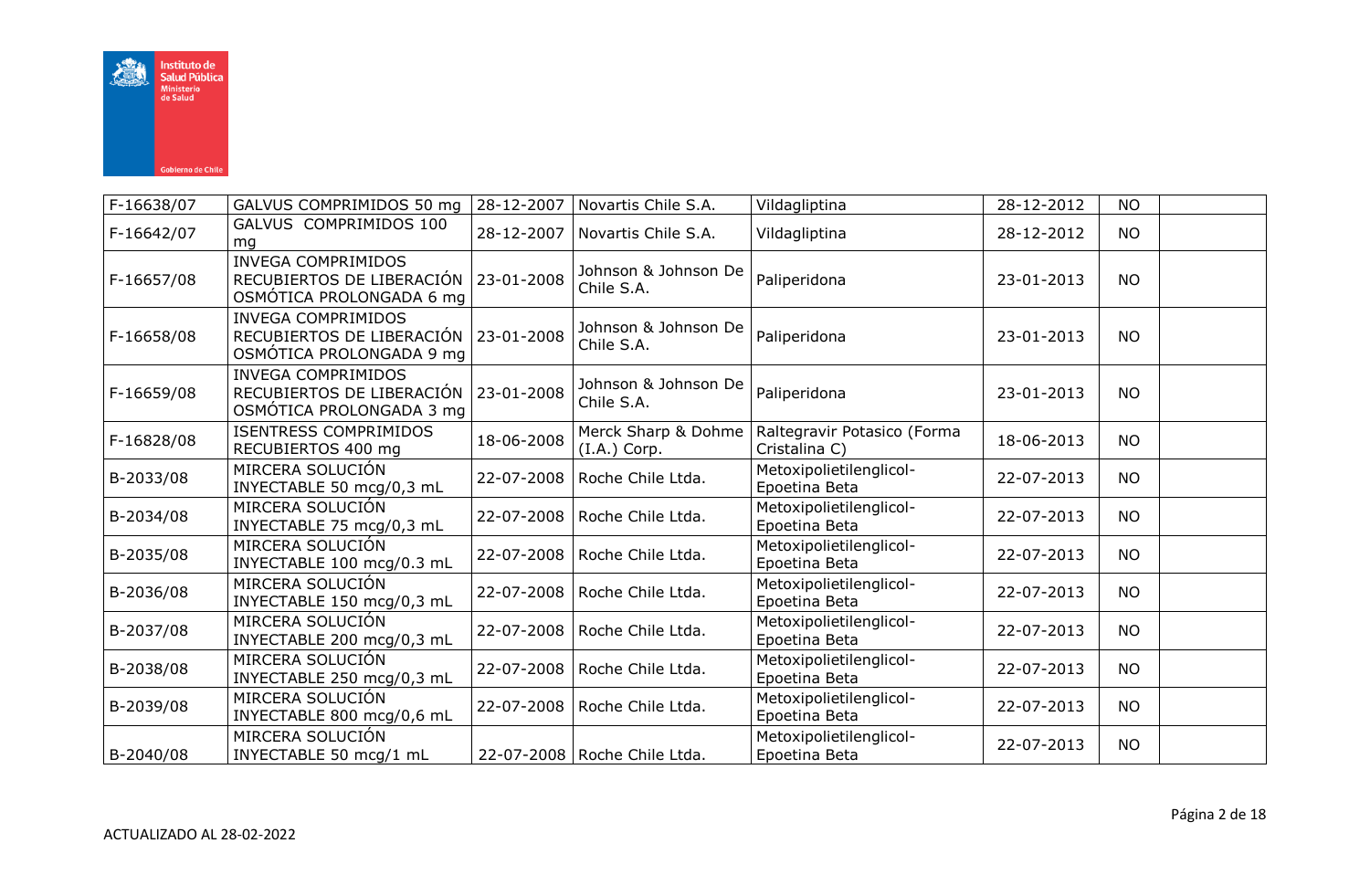

| B-2041/08  | MIRCERA SOLUCIÓN<br>INYECTABLE 100 mcg/1 mL                                        |                         | 22-07-2008   Roche Chile Ltda.              | Metoxipolietilenglicol-<br>Epoetina Beta | 22-07-2013 | <b>NO</b> |  |
|------------|------------------------------------------------------------------------------------|-------------------------|---------------------------------------------|------------------------------------------|------------|-----------|--|
| B-2042/08  | MIRCERA SOLUCIÓN<br>INYECTABLE 200 mcg/1 mL                                        |                         | 22-07-2008   Roche Chile Ltda.              | Metoxipolietilenglicol-<br>Epoetina Beta | 22-07-2013 | <b>NO</b> |  |
| B-2043/08  | MIRCERA SOLUCIÓN<br>INYECTABLE 300 mcg/1 mL                                        |                         | 22-07-2008   Roche Chile Ltda.              | Metoxipolietilenglicol-<br>Epoetina Beta | 22-07-2013 | <b>NO</b> |  |
| B-2044/08  | MIRCERA SOLUCIÓN<br>INYECTABLE 1.000 mcg/1 mL                                      |                         | 22-07-2008   Roche Chile Ltda.              | Metoxipolietilenglicol-<br>Epoetina Beta | 22-07-2013 | <b>NO</b> |  |
| F-16957/08 | IXEMPRA POLVO LIOFILIZADO<br>PARA SOLUCIÓN INYECTABLE<br>15 mg CON DILUYENTE       | 25-07-2008              | Bristol - Myers Squibb<br>De Chile          | Ixabepilona                              | 25-07-2013 | <b>NO</b> |  |
| F-16958/08 | IXEMPRA POLVO LIOFILIZADO<br>PARA SOLUCIÓN INYECTABLE<br>45 mg CON DILUYENTE       | 25-07-2008              | Bristol - Myers Squibb<br>De Chile          | Ixabepilona                              | 25-07-2013 | <b>NO</b> |  |
| F-17179/08 | XARELTO COMPRIMIDOS<br>RECUBIERTOS 10 mg                                           | 29-10-2008   Bayer S.A. |                                             | Rivaroxaban                              | 29-10-2013 | <b>NO</b> |  |
| F-17194/08 | <b>CELSENTRI COMPRIMIDOS</b><br>RECUBIERTOS 150 mg                                 | 14-11-2008              | Glaxosmithkline Chile<br>Farmacéutica Ltda. | Maraviroc                                | 14-11-2013 | <b>NO</b> |  |
| F-17195/08 | <b>CELSENTRI COMPRIMIDOS</b><br>RECUBIERTOS 300 mg                                 | 14-11-2008              | Glaxosmithkline Chile<br>Farmacéutica Ltda. | Maraviroc                                | 14-11-2013 | <b>NO</b> |  |
| F-17447/09 | PRADAXA CÁPSULAS 75 mg                                                             | 31-03-2009              | Boehringer Ingelheim<br>Ltda.               | Dabigatran Etixilato                     | 31-03-2014 | <b>NO</b> |  |
| F-17448/09 | PRADAXA CÁPSULAS 110 mg                                                            | 31-03-2009              | Boehringer Ingelheim<br>Ltda.               | Dabigatran Etexilato                     | 31-03-2014 | <b>NO</b> |  |
| F-17513/09 | PRISTIQ COMPRIMIDOS<br>RECUBIERTOS DE LIBERACIÓN   08-05-2009<br>PROLONGADA 50 mq  |                         | Laboratorios Wyeth<br>Inc.                  | Desvelafaxina                            | 08-05-2014 | <b>NO</b> |  |
| F-17514/09 | PRISTIQ COMPRIMIDOS<br>RECUBIERTOS DE LIBERACIÓN   08-05-2009<br>PROLONGADA 100 mg |                         | Laboratorios Wyeth<br>Inc.                  | Desvelafaxina                            | 08-05-2014 | <b>NO</b> |  |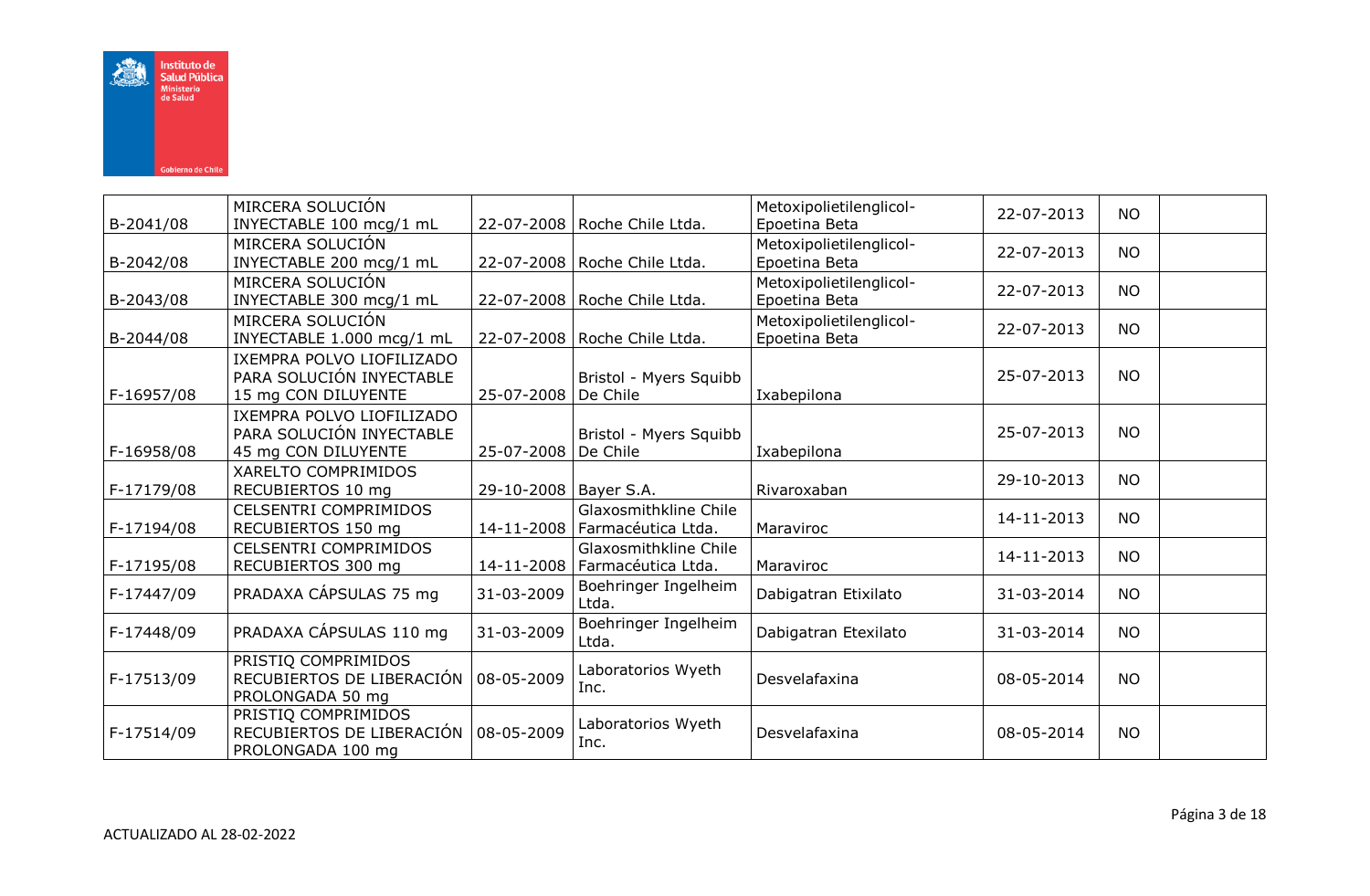

| F-17697/09 | INTELENCE COMPRIMIDOS 100<br>mg                                            | 18-08-2009 | Johnson & Johnson De<br>Chile S.A.          | Etravirina                         | 18-08-2014 | <b>NO</b> |  |
|------------|----------------------------------------------------------------------------|------------|---------------------------------------------|------------------------------------|------------|-----------|--|
| B-2100/09  | <b>ACTEMRA CONCENTRADO</b><br>PARA SOLUCIÓN PARA<br>INFUSIÓN 80 mg/4 mL    | 28-08-2009 | Roche Chile Ltda.                           | Tocilizumab                        | 28-08-2014 | <b>NO</b> |  |
| B-2101/09  | <b>ACTEMRA CONCENTRADO</b><br>PARA SOLUCIÓN PARA<br>INFUSIÓN 200 mg/10 mL  | 28-08-2009 | Roche Chile Ltda.                           | Tocilizumab                        | 28-08-2014 | <b>NO</b> |  |
| B-2102/09  | <b>ACTEMRA CONCENTRADO</b><br>PARA SOLUCIÓN PARA<br>INFUSIÓN 400 mg/ 20 mL | 28-08-2009 | Roche Chile Ltda.                           | Tocilizumab                        | 28-08-2014 | <b>NO</b> |  |
| F-17713/09 | <b>BRIDION SOLUCIÓN</b><br>INYECTABLE 200 mg/ 2 mL                         | 28-08-2009 | Schering-Plough Cia.<br>Ltda.               | Sugammadex                         | 28-08-2014 | <b>NO</b> |  |
| F-17714/09 | <b>BRIDION SOLUCIÓN</b><br>INYECTABLE 500 mg/ 5 mL                         | 28-08-2009 | Schering-Plough Cia.<br>Ltda.               | Sugammadex                         | 28-08-2014 | <b>NO</b> |  |
| F-17797/09 | REVOLADE COMPRIMIDOS<br>RECUBIERTOS 25 mg                                  | 26-10-2009 | Glaxosmithkline Chile<br>Farmacéutica Ltda. | Eltrombopag Olamina<br>Pulverizado | 26-10-2014 | <b>NO</b> |  |
| F-17798/09 | REVOLADE COMPRIMIDOS<br>RECUBIERTOS 50 mg                                  | 26-10-2009 | Glaxosmithkline Chile<br>Farmacéutica Ltda. | Eltrombopag Olamina<br>Pulverizado | 26-10-2014 | <b>NO</b> |  |
| F-17844/09 | EFFIENT COMPRIMIDOS<br>RECUBIERTOS 5 mg                                    | 23-11-2009 | Eli Lilly Interamerica<br>Inc. Y Cia. Ltda. | Prasugrel clorhidrato              | 23-11-2014 | <b>NO</b> |  |
| F-17845/09 | EFFIENT COMPRIMIDOS<br>RECUBIERTOS 10 mg                                   | 23-11-2009 | Eli Lilly Interamerica<br>Inc. Y Cia. Ltda. | Prasugrel clorhidrato              | 23-11-2014 | <b>NO</b> |  |
| F-17851/09 | ONGLYZA COMPRIMIDOS<br>RECUBIERTOS 2,5 mg                                  | 27-11-2009 | Bristol - Myers Squibb<br>De Chile          | Saxagliptina Forma H-1             | 27-11-2014 | <b>NO</b> |  |
| F-17852/09 | ONGLYZA COMPRIMIDOS<br>RECUBIERTOS 5 mg                                    | 27-11-2009 | Bristol - Myers Squibb<br>De Chile          | Saxagliptina Forma H-1             | 27-11-2014 | <b>NO</b> |  |
| F-17926/10 | ONBREZ BREEZHALER POLVO<br>PARA INHALACIÓN EN<br>CÁPSULAS 150 mcg          | 26-01-2010 | Novartis Chile S.A.                         | Indacaterol maleato                | 26-01-2015 | <b>NO</b> |  |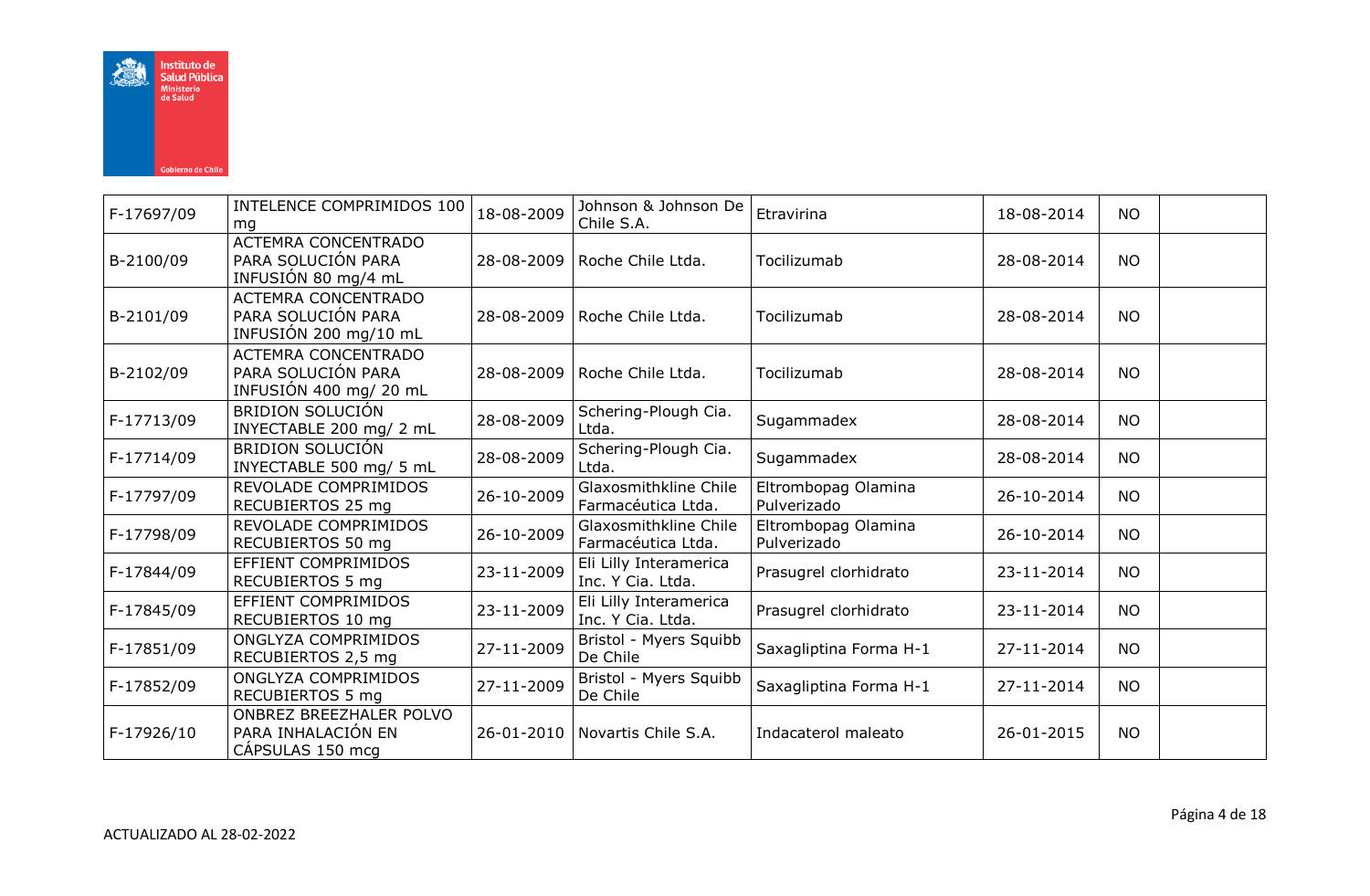

| F-17927/10 | ONBREZ BREEZHALER POLVO<br>PARA INHALACIÓN EN<br>CÁPSULAS 300 mcg                            | 26-01-2010       | Novartis Chile S.A.                         | Indacaterol maleato       | 26-01-2015 | <b>NO</b> |  |
|------------|----------------------------------------------------------------------------------------------|------------------|---------------------------------------------|---------------------------|------------|-----------|--|
| B-2116/09  | <b>ILARIS POLVO PARA</b><br>SOLUCIÓN INYECTABLE 150<br>mg                                    | $01 - 02 - 2010$ | Novartis Chile S.A.                         | Canakunumab               | 01-02-2015 | NO.       |  |
| F-17959/10 | MULTAQ COMPRIMIDOS<br>RECUBIERTOS 400 mg                                                     | 15-03-2010       | Sanofi-Aventis De<br>Chile S.A.             | Dronedarona (Clorhidrato) | 15-03-2015 | <b>NO</b> |  |
| F-18018/10 | <b>VOTRIENT COMPRIMIDOS</b><br>RECUBIERTOS 200 mg                                            | 26-04-2010       | Glaxosmithkline Chile<br>Farmacéutica Ltda. | Pazopanib                 | 26-04-2015 | <b>NO</b> |  |
| F-18019/10 | <b>VOTRIENT COMPRIMIDOS</b><br>RECUBIERTOS 400 mg                                            | 26-04-2010       | Glaxosmithkline Chile<br>Farmacéutica Ltda. | Pazopanib                 | 26-04-2015 | <b>NO</b> |  |
| B-2145/10  | STELARA SOLUCIÓN<br><b>INYECTABLE 45 mg</b>                                                  | 14-06-2010       | Johnson & Johnson De<br>Chile S.A.          | Ustekinumab               | 14-06-2015 | <b>NO</b> |  |
| F-18099/10 | MOZOBIL SOLUCIÓN<br>INYECTABLE 20 mg/mL                                                      | 14-06-2010       | Genzyme de Chile<br>Ltda.                   | Plerixafor                | 14-06-2015 | <b>NO</b> |  |
| F-18266/10 | PRILIGY COMPRIMIDOS<br>RECUBIERTOS 30 mg                                                     | 07-09-2010       | Johnson & Johnson De<br>Chile S.A.          | Dapoxetina (Clorhidrato)  | 07-09-2015 | <b>NO</b> |  |
| F-18267/10 | PRILIGY COMPRIMIDOS<br>RECUBIERTOS 60 mg                                                     | 07-09-2010       | Johnson & Johnson De<br>Chile S.A.          | Dapoxetina (Clorhidrato)  | 07-09-2015 | <b>NO</b> |  |
| B-2162/10  | ELONVA SOLUCIÓN<br>INYECTABLE 100 mcg/0,5 mL.                                                | 25-11-2010       | Schering-Plough Cia.<br>Ltda.               | Corifolitropina alfa      | 25-11-2015 | <b>NO</b> |  |
| B-2163/10  | ELONVA SOLUCIÓN<br>INYECTABLE 150 mcg/0,5 mL.                                                | 25-11-2010       | Schering-Plough Cia.<br>Ltda.               | Corifolitropina alfa      | 25-11-2015 | <b>NO</b> |  |
| F-1855711  | GILENYA CAPSULAS 0,5 MG                                                                      | 05-04-2011       | Novartis Chile S.A.                         | Fingolimod clorhidrato    | 05-04-2016 | <b>NO</b> |  |
| F-18625/11 | <b>JEVTANA SOLUCIÓN</b><br><b>CONCENTRADA PARA</b><br>INFUSIÓN 60 mg/1,5 mL,<br>CON SOLVENTE | 12-05-2011       | Sanofi-Aventis De<br>Chile S.A.             | Cabazitaxel               | 12-05-2016 | <b>NO</b> |  |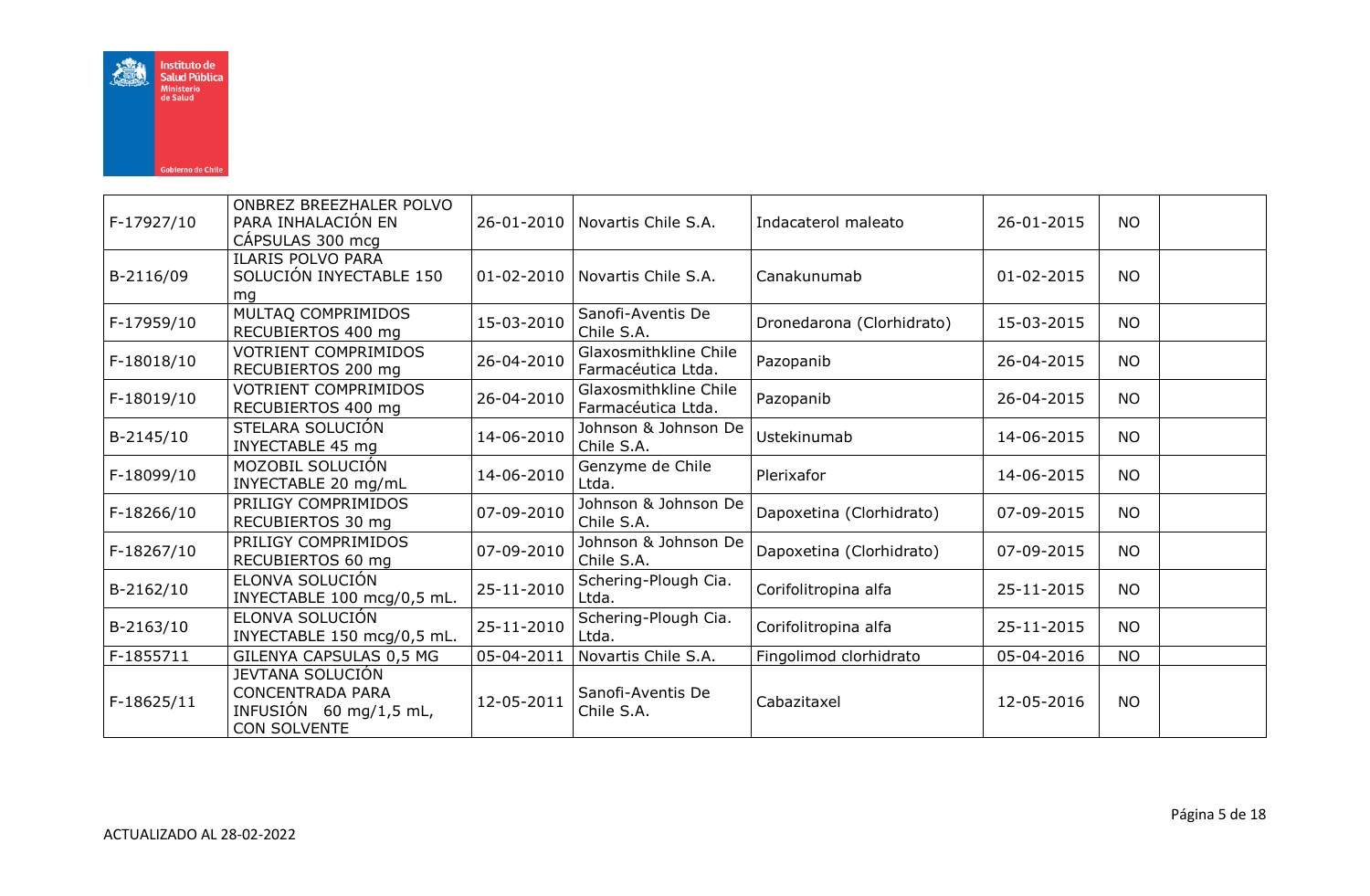

| F-18886/11 | TRAYENTA COMPRIMIDOS<br>RECUBIERTOS 5 mg.                           | 21-09-2011               | Boehringer Ingelheim<br>Ltda.                   | Linagliptina                 | 21-09-2016 | <b>NO</b> |  |
|------------|---------------------------------------------------------------------|--------------------------|-------------------------------------------------|------------------------------|------------|-----------|--|
| F-18910/11 | BRILINTA COMPRIMIDOS<br>RECUBIERTOS 90 mg                           | 29-09-2011               | Astrazeneca S.A.                                | Ticagrelor                   | 29-09-2016 | <b>NO</b> |  |
| F-19020/11 | BILIDREN COMPRIMIDOS 20<br>mg                                       | 26-10-2011               | Faes Farma Chile,<br>Salud Y Nutrición<br>Ltda. | <b>Bilastina</b>             | 26-10-2016 | <b>NO</b> |  |
| F-19457/12 | ZINFORO POLVO PARA<br>SOLUCION CONCENTRADA<br>PARA INFUSUION 600 mg | 14/08/2012               | Astra Zeneca S.A.                               | Ceftaroline fosamil          | 14-08-2017 | NO.       |  |
| F-19630/12 | ZYTIGA COMPRIMIDOS 250 mg 22-10-2012                                |                          | Johnson & Johnson De<br>Chile S.A.              | Abiterona acetato            | 22-10-2017 | <b>NO</b> |  |
| F-19693/12 | <b>INCIVO COMPRIMIDOS</b><br>RECUBIERTOS 375 mg                     | 27-11-2012               | Johnson & Johnson De<br>Chile S.A.              | Telaprevir                   | 27-11-2017 | <b>NO</b> |  |
| F-19701/12 | JAKAVI COMPRIMIDOS 5 mg                                             | $\overline{0}$ 4-12-2012 | Novartis Chile S.A.                             | Ruxolitinib                  | 04-12-2017 | <b>NO</b> |  |
| F-19702/12 | JAKAVI COMPRIMIDOS 15 mg                                            | 04-12-2012               | Novartis Chile S.A.                             | Ruxolitinib                  | 04-12-2017 | <b>NO</b> |  |
| F-19703/12 | JAKAVI COMPRIMIDOS 20 mg                                            | 04-12-2012               | Novartis Chile S.A.                             | Ruxolitinib                  | 04-12-2017 | <b>NO</b> |  |
| F-19782/13 | ZELBORAF COMPRIMIDOS<br>RECUBIERTOS 240 mg                          | 25-03-2013               | Roche Chile Ltda.                               | Vemurafenib                  | 25-03-2018 | <b>NO</b> |  |
| F-19876/13 | SIGNIFOR SOLUCIÓN<br>INYECTABLE 0,9mg/mL                            | 11-04-2013               | Novartis Chile S.A.                             | Pasireotida (como aspartato) | 11-04-2018 | <b>NO</b> |  |
| F-19875/13 | SIGNIFOR SOLUCIÓN<br>INYECTABLE 0,6mg/1 mL                          | 11-04-2013               | Novartis Chile S.A.                             | Pasireotida (como aspartato) | 11-04-2018 | <b>NO</b> |  |
| F-19874/13 | SIGNIFOR SOLUCIÓN<br>INYECTABLE 0,3 mg/1mL                          | 11-04-2013               | Novartis Chile S.A.                             | Pasireotida (como aspartato) | 11-04-2018 | <b>NO</b> |  |
| F-20365/13 | <b>GIOTRIF COMPRIMIDOS</b><br>RECUBIERTOS 40 mg                     | 12-09-2013               | Boehringer Ingelheim<br>Ltda.                   | Afatinib                     | 12-09-2018 | <b>NO</b> |  |
| F-20364/13 | <b>GIOTRIF COMPRIMIDOS</b><br>RECUBIERTOS 30 mg                     | 12-09-2013               | Boehringer Ingelheim<br>Ltda.                   | Afatinib                     | 12-09-2018 | <b>NO</b> |  |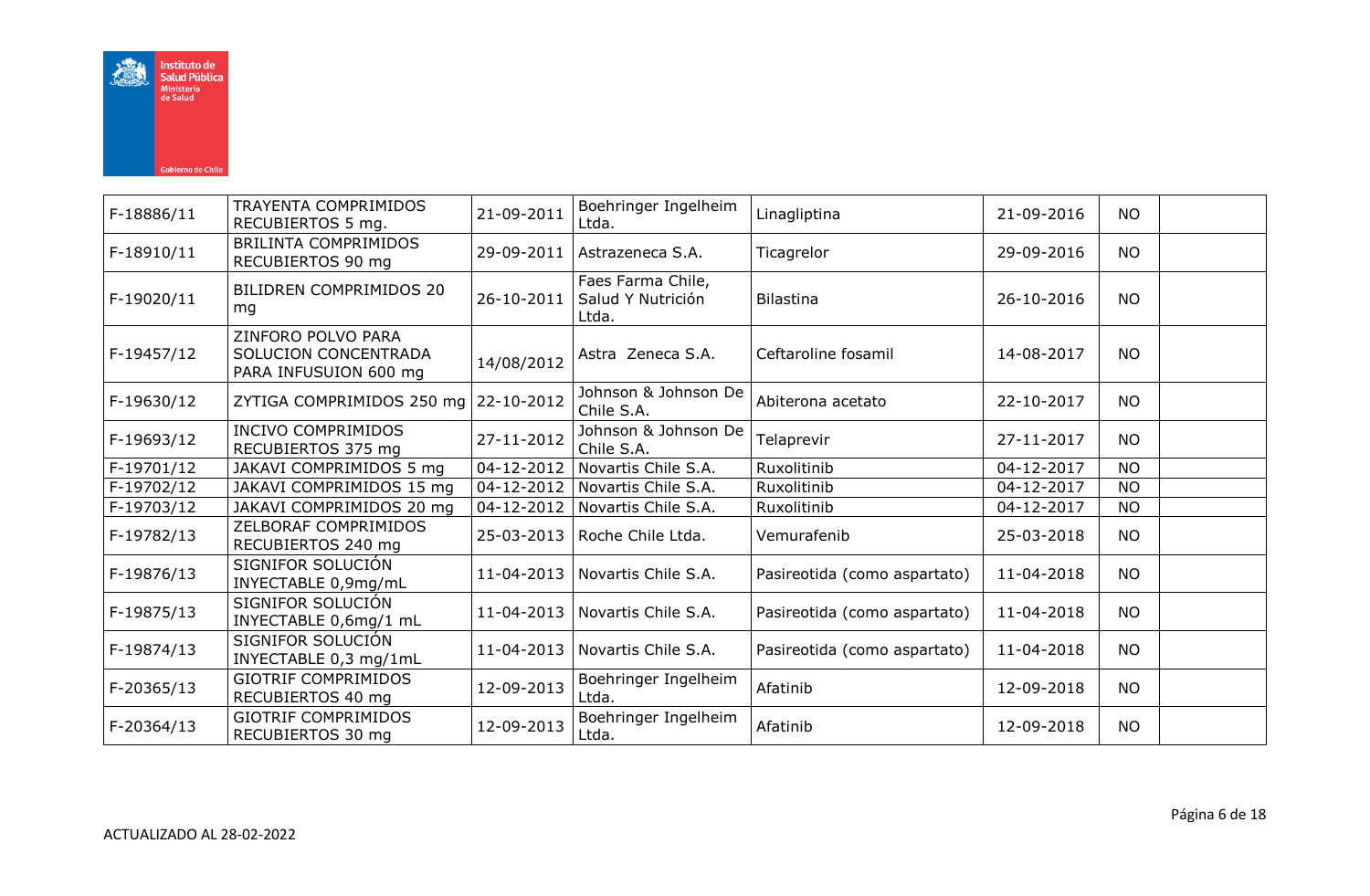

| F-20363/13 | <b>GIOTRIF COMPRIMIDOS</b><br>RECUBIERTOS 20 mg                                       | 12-09-2013 | Boehringer Ingelheim<br>Ltda.               | Afatinib                            | 12-09-2018 | <b>NO</b> |  |
|------------|---------------------------------------------------------------------------------------|------------|---------------------------------------------|-------------------------------------|------------|-----------|--|
| F-20424/13 | LYXUMIA 20 SOLUCIÓN<br>INYECTABLE 0,1 mg/mL                                           | 09-10-2013 | Sanofi-Aventis De<br>Chile S.A.             | Lixenatida                          | 09-10-2018 | <b>NO</b> |  |
| F-20425/13 | LYXUMIA 10 SOLUCIÓN<br>INYECTABLE 0,05 mg/mL                                          | 09-10-2013 | Sanofi-Aventis De<br>Chile S.A.             | Lixenatida                          | 09-10-2018 | <b>NO</b> |  |
| B-2348/13  | PERJETA CONCENTRADO PARA<br>SOLUCIÓN PARA INFUSIÓN<br>420 mg/14mL                     | 21-10-2013 | Roche Chile Ltda.                           | Pertuzumab                          | 21-10-2018 | <b>NO</b> |  |
| F-20504/13 | <b>FORXIGA COMPRIMIDOS</b><br>RECUBIERTOS 5 mg                                        | 15-11-2013 | Astrazeneca S.A.                            | Dapaglifozina (como<br>propanodiol) | 15-11-2018 | <b>NO</b> |  |
| F-20463/13 | <b>TIVICAY COMPRIMIDOS</b><br>RECUBIERTOS 50 mg                                       | 20-11-2013 | Glaxosmithkline Chile<br>Farmacéutica Ltda. | Dolutegravir Sódico                 | 20-11-2018 | <b>NO</b> |  |
| F-20505/13 | <b>FORXIGA COMPRIMIDOS</b><br>RECUBIERTOS 10 mg                                       | 15-11-2013 | Astrazeneca S.A.                            | Dapaglifozina (como<br>propanodiol) | 15-11-2018 | <b>NO</b> |  |
| B-2355/13  | KADCYLA POLVO<br><b>CONCENTRADO PARA</b><br>SOLUCIÓN PARA INFUSIÓN<br>$160$ mg        | 04-12-2013 | Roche Chile Ltda.                           | Trastuzumab emtansina               | 04-12-2018 | <b>NO</b> |  |
| B-2356/13  | <b>KADCYLA POLVO</b><br><b>CONCENTRADO PARA</b><br>SOLUCIÓN PARA INFUSIÓN<br>$100$ mg | 04-12-2013 | Roche Chile Ltda.                           | Trastuzumab emtansina               | 04-12-2018 | <b>NO</b> |  |
| F-20621/13 | <b>INVOKANA COMPRIMIDOS</b><br>RECUBIERTOS 300 mg                                     | 12-12-2013 | Johnson & Johnson De<br>Chile S.A.          | Canaglifozina                       | 12-12-2018 | <b>NO</b> |  |
| F-20622/13 | <b>INVOKANA COMPRIMIDOS</b><br>RECUBIERTOS 100 mg                                     | 12-12-2013 | Johnson & Johnson De<br>Chile S.A.          | Canaglifozina                       | 12-12-2018 | <b>NO</b> |  |
| F-20587/13 | STRIBILD COM PRIMIDOS                                                                 | 12-12-2013 | Gador Ltda                                  | Elvitegravir                        | 12-12-2018 | <b>NO</b> |  |
| F-20677/13 | TAFINLAR CÁPSULAS 75 mg                                                               | 17-12-2013 | Glaxosmithkline Chile<br>Farmacéutica Ltda. | Dabrafenib (como mesilato)          | 17-12-2018 | <b>NO</b> |  |
|            |                                                                                       |            |                                             |                                     |            |           |  |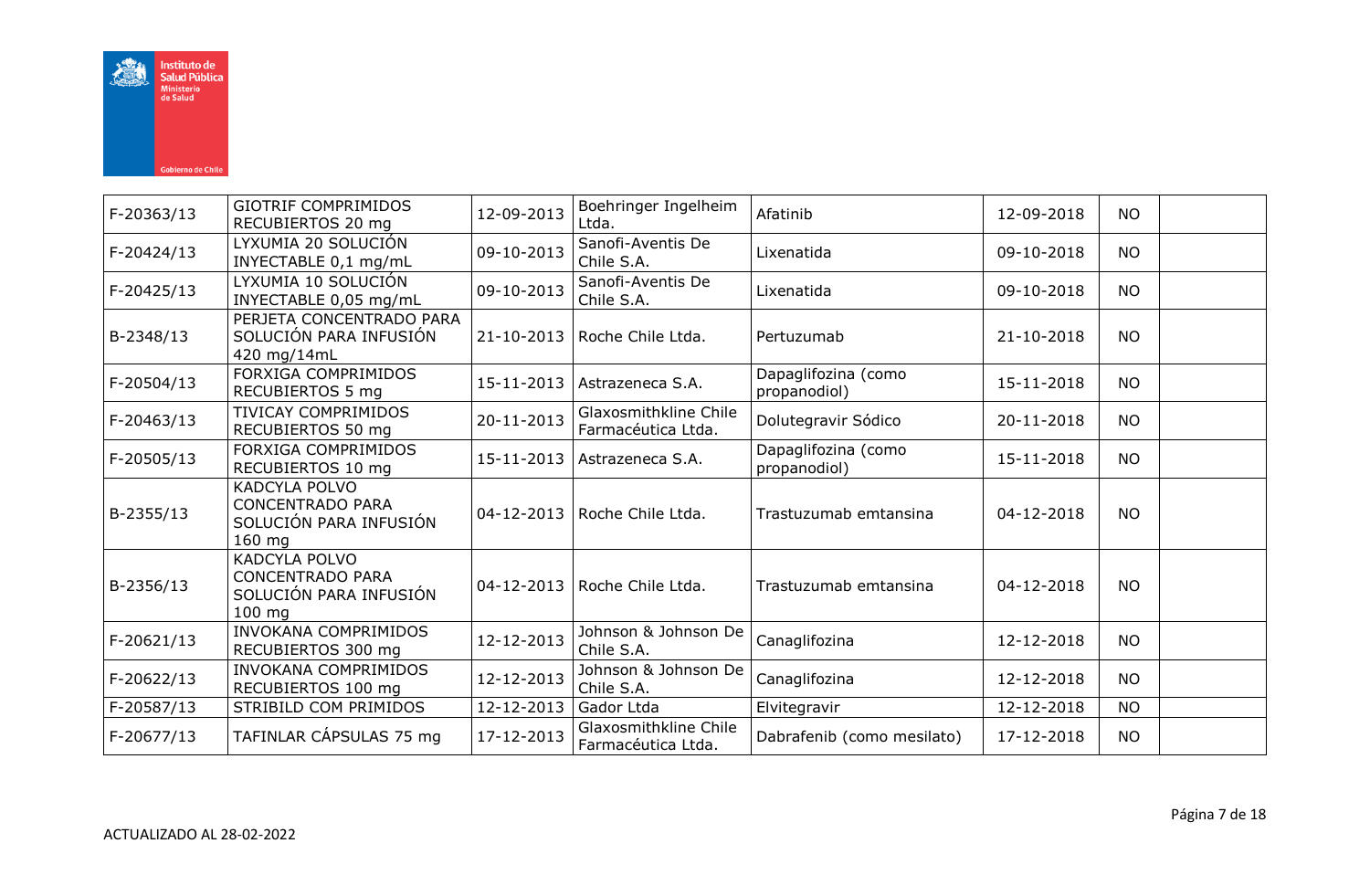

| F-20676/13 | TAFINLAR CÁPSULAS 50 mg                                                                      | 17-12-2013 | Glaxosmithkline Chile<br>Farmacéutica Ltda. | Dabrafenib (como mesilato)    | 17-12-2018 | <b>NO</b> |  |
|------------|----------------------------------------------------------------------------------------------|------------|---------------------------------------------|-------------------------------|------------|-----------|--|
| F-20691/13 | BREXOVAR ELIPTA 92/22<br>POLVO PARA INHALACIÓN                                               | 18-12-2013 | Etex Farmacéutica<br>Ltda                   | Vilanterol (como trifenatato) | 18-12-2018 | <b>NO</b> |  |
| F-20692/13 | BREXOVAR ELIPTA 184/22<br>POLVO PARA INHALACIÓN                                              | 18-12-2013 | Etex Farmacéutica<br>Ltda                   | Vilanterol (como trifenatato) | 18-12-2018 | <b>NO</b> |  |
| F-20478/14 | RELVAR ELIPTA 92/22 POLVO<br>PARA INHALACIÓN                                                 | 03-01-2014 | Glaxosmithkline Chile<br>Farmacéutica Ltda. | Vilanterol (como trifenatato) | 03-01-2019 | <b>NO</b> |  |
| F-20749/14 | RELVAR ELIPTA 184/22 POLVO<br>PARA INHALACIÓN                                                | 03-01-2014 | Glaxosmithkline Chile<br>Farmacéutica Ltda. | Vilanterol (como trifenatato) | 03-01-2019 | <b>NO</b> |  |
| F-20769/14 | <b>XTANDI CÁPSULAS BLANDAS</b><br>40 mg                                                      | 10-01-2014 | Tecnofarma S.A.                             | Enzalutamida                  | 10-01-2019 | <b>NO</b> |  |
| F-20798/14 | STRIVERDI RESPIMAT<br>SOLUCIÓN PARA INHALACIÓN<br>$2,5 \text{ mcq}$                          | 27-01-2014 | Boehringer Ingelheim<br>Ltda.               | Olodaterol (como clorhidrato) | 27-01-2019 | NO.       |  |
| F-21142/14 | JARDIANCE COMPRIMIDOS<br>RECUBIERTOS 25 mg                                                   | 03-06-2014 | Boehringer Ingelheim<br>Ltda.               | Empaglifozina                 | 03-06-2019 | <b>NO</b> |  |
| B-2402/14  | <b>GAZYVA RECOMBINANTE</b><br>CONCENTRADO PARA<br>SOLUCIÓN PARA PERFUSIÓN<br>1000 mg/40 mL   |            | 24-07-2014   Roche Chile Ltda.              | Obinutuzumab                  | 24-07-2019 | <b>NO</b> |  |
| B-2408/14  | <b>JETREA RECOMBINANTE</b><br><b>CONCENTRADO PARA</b><br>SOLUCIÓN INYECTABLE 0,5<br>mg/0,2mL | 30-07-2014 | Alcon Laboratorios<br>Chile Ltda.           | Ocriplasmina                  | 30-07-2019 | <b>NO</b> |  |
| F-21324/14 | TECFIDERA CÁPSULAS CON<br>COMPRIMIDOS CON<br>RECUBRIMIENTO ENTÉRICO<br>240 mg                | 18-08-2014 | Biogen Idec Chile SPA                       | Dimetilfumarato               | 18-08-2019 | <b>NO</b> |  |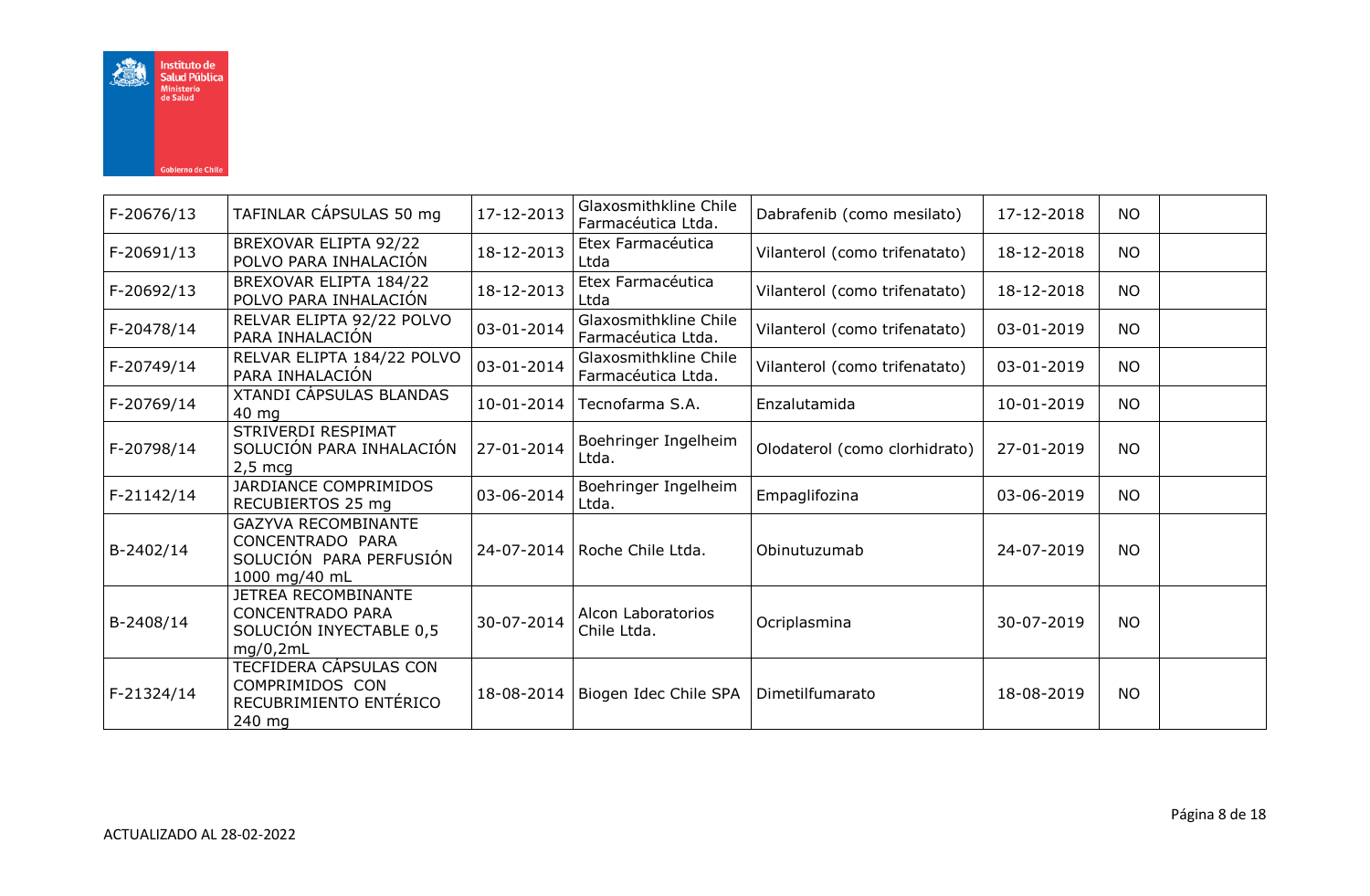

| F-21323/14 | TECFIDERA CÁPSULAS CON<br>COMPRIMIDOS CON<br>RECUBRIMIENTO ENTÉRICO<br>120 mg                  | 18-08-2014 | Biogen Idec Chile SPA              | Dimetilfumarato | 18-08-2019 | <b>NO</b> |  |
|------------|------------------------------------------------------------------------------------------------|------------|------------------------------------|-----------------|------------|-----------|--|
| F-21586/14 | ZYCADIA CÁPSULAS 150 mg                                                                        |            | 15-12-2014   Novartis Chile S.A.   | Ceritinib       | 15-12-2019 | <b>NO</b> |  |
| F-21629/15 | OLYSIO CÁPSULAS 150 mg                                                                         | 03-01-2015 | Johnson & Johnson De<br>Chile S.A. | Simeprevir      | 03-01-2020 | <b>NO</b> |  |
| B-2448/15  | <b>COSENTYX RECOMBINANTE</b><br>LIOFILIZADO PARA SOLUCIÓN<br>INYECTABLE 150 mg                 | 12-01-2015 | Novartis Chile S.A.                | Secukinumab     | 12-01-2020 | <b>NO</b> |  |
| B-2449/15  | <b>COSENTYX RECOMBINANTE</b><br>SOLUCIÓN INYECTABLE EN<br>JERINGA PRELLENADA 150<br>mg/mL      |            | 12-01-2015 Novartis Chile S.A.     | Secukinumab     | 12-01-2020 | <b>NO</b> |  |
| B-2450/15  | <b>COSENTYX RECOMBINANTE</b><br>SOLUCIÓN INYECTABLE EN<br>AUTOINYECTOR PRELLENADO<br>150 mg/mL | 12-01-2015 | Novartis Chile S.A.                | Secukinumab     | 12-01-2020 | <b>NO</b> |  |
| F-21690/15 | DAKLINZA COMPRIMIDOS<br>RECUBIERTOS 60 mg                                                      | 05-02-2015 | Bristol - Myers Squibb<br>De Chile | Daclastavir     | 05-02-2020 | <b>NO</b> |  |
| F-21689/15 | DAKLINZA COMPRIMIDOS<br>RECUBIERTOS 30 mg                                                      | 05-02-2015 | Bristol - Myers Squibb<br>De Chile | Daclastavir     | 05-02-2020 | <b>NO</b> |  |
| F-21766/15 | IMBRUVICA CÁPSULAS 140 mg                                                                      | 24-03-2015 | Johnson & Johnson De<br>Chile S.A. | Ibrutinib       | 24-03-2020 | <b>NO</b> |  |
| F-21834/15 | FARIDAK CÁPSULAS 15 mg                                                                         | 28-04-2015 | Novartis Chile S.A.                | Panobinostat    | 28-04-2020 | <b>NO</b> |  |
| F-21833/15 | FARIDAK CÁPSULAS 10 mg                                                                         | 28-04-2015 | Novartis Chile S.A.                | Panobinostat    | 28-04-2020 | <b>NO</b> |  |
| F-21835/15 | FARIDAK CÁPSULAS 20 mg                                                                         | 28-04-2015 | Novartis Chile S.A.                | Panobinostat    | 28-04-2020 | <b>NO</b> |  |
| F-21858/15 | SIVEXTRO LIOFILIZADO PARA<br>SOLUCIÓN INYECTABLE 200<br>mg                                     | 20-05-2015 | Bayer S.A.                         | Tedizolid       | 20-05-2020 | <b>NO</b> |  |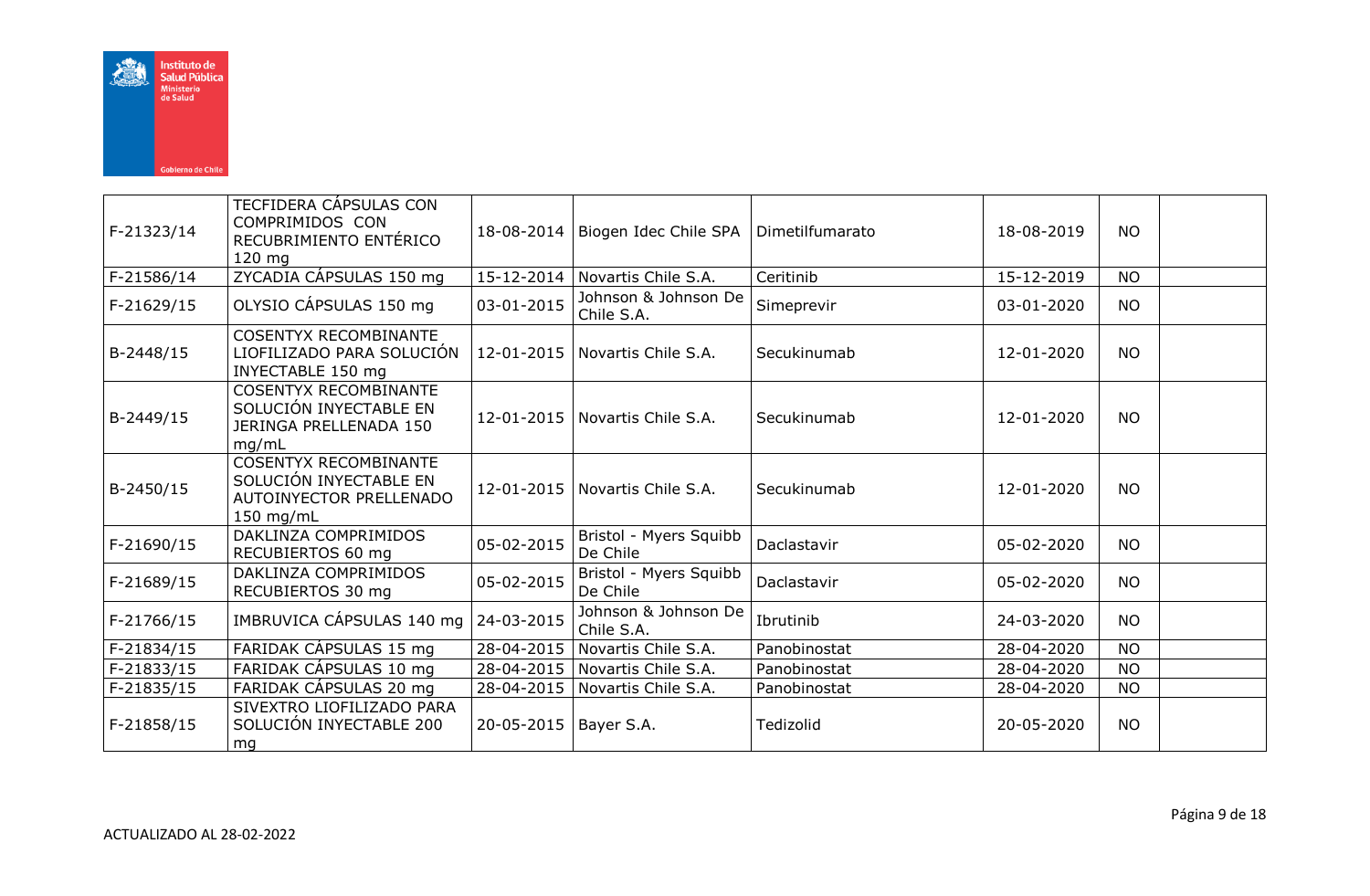

| F-21857/15 | SIVEXTRO COMPRIMIDOS<br>RECUBIERTOS 200 mg                                             | 20-05-2015 | Bayer S.A.                                  | Tedizolid                                    | 20-05-2020 | <b>NO</b> |  |
|------------|----------------------------------------------------------------------------------------|------------|---------------------------------------------|----------------------------------------------|------------|-----------|--|
| F-21883/15 | SUNVEPRA CÁPSULAS<br>BLANDAS 100 mg                                                    | 02-06-2015 | Bristol - Myers Squibb<br>De Chile          | Asunaprevir                                  | 02-06-2020 | <b>NO</b> |  |
| F-21925/15 | IBRANCE CÁPSULAS 75 mg                                                                 | 23-06-2015 | Pfizer Chile S.A.                           | Palbociclib                                  | 23-06-2020 | <b>NO</b> |  |
| F-21926/15 | IBRANCE CÁPSULAS 100 mg                                                                | 23-06-2015 | Pfizer Chile S.A.                           | Palbociclib                                  | 23-06-2020 | <b>NO</b> |  |
| F-21927/15 | IBRANCE CÁPSULAS 125 mg                                                                | 23-06-2015 | Pfizer Chile S.A.                           | Palbociclib                                  | 23-06-2020 | <b>NO</b> |  |
| F-22080/15 | VARGATEF CÁPSULAS<br>BLANDAS 100 mg                                                    | 24-08-2015 | Boehringer Ingelheim<br>Ltda.               | Nintedanib                                   | 24-08-2020 | <b>NO</b> |  |
| F-22079/15 | VARGATEF CÁPSULAS<br>BLANDAS 150 mg                                                    | 24-08-2015 | Boehringer Ingelheim<br>Ltda.               | Nintedanib                                   | 24-08-2020 | <b>NO</b> |  |
| F-22067/15 | <b>ENTRESTO COMPRIMIDOS</b><br>RECUBIERTOS 50 mg                                       | 27-08-2015 | Novartis Chile S.A.                         | Sacubitrilo valsartán ácido<br>libre anhidro | 27-08-2020 | <b>NO</b> |  |
| F-22068/15 | <b>ENTRESTO COMPRIMIDOS</b><br>RECUBIERTOS 100 mg                                      | 27-08-2015 | Novartis Chile S.A.                         | Sacubitrilo valsartán ácido<br>libre anhidro | 27-08-2020 | <b>NO</b> |  |
| F-22069/15 | <b>ENTRESTO COMPRIMIDOS</b><br>RECUBIERTOS 200 mg                                      | 27-08-2015 | Novartis Chile S.A.                         | Sacubitrilo valsartán ácido<br>libre anhidro | 27-08-2020 | <b>NO</b> |  |
| B-2553/15  | CYRAMZA RECOMBINANTE<br>SOLUCIÓN INYECTABLE 500<br>$mg/50$ mL                          | 04-11-2015 | Eli Lilly Interamerica<br>Inc. Y Cia. Ltda. | Ramucirumab                                  | 04-11-2020 | <b>NO</b> |  |
| B-2552/15  | CYRAMZA RECOMBINANTE<br>SOLUCIÓN INYECTABLE 100<br>$mg/10$ mL                          | 04-11-2015 | Eli Lilly Interamerica<br>Inc. Y Cia. Ltda. | Ramucirumab                                  | 04-11-2020 | <b>NO</b> |  |
| B-2562/15  | OPDIVO RECOMBINANTE<br>SOLUCIÓN INYECTABLE PARA<br>PERFUSIÓN INTRAVENOSA 40<br>mg/4 mL | 23-12-2015 | Bristol - Myers Squibb<br>De Chile          | Nivolumab                                    | 23-12-2020 | <b>NO</b> |  |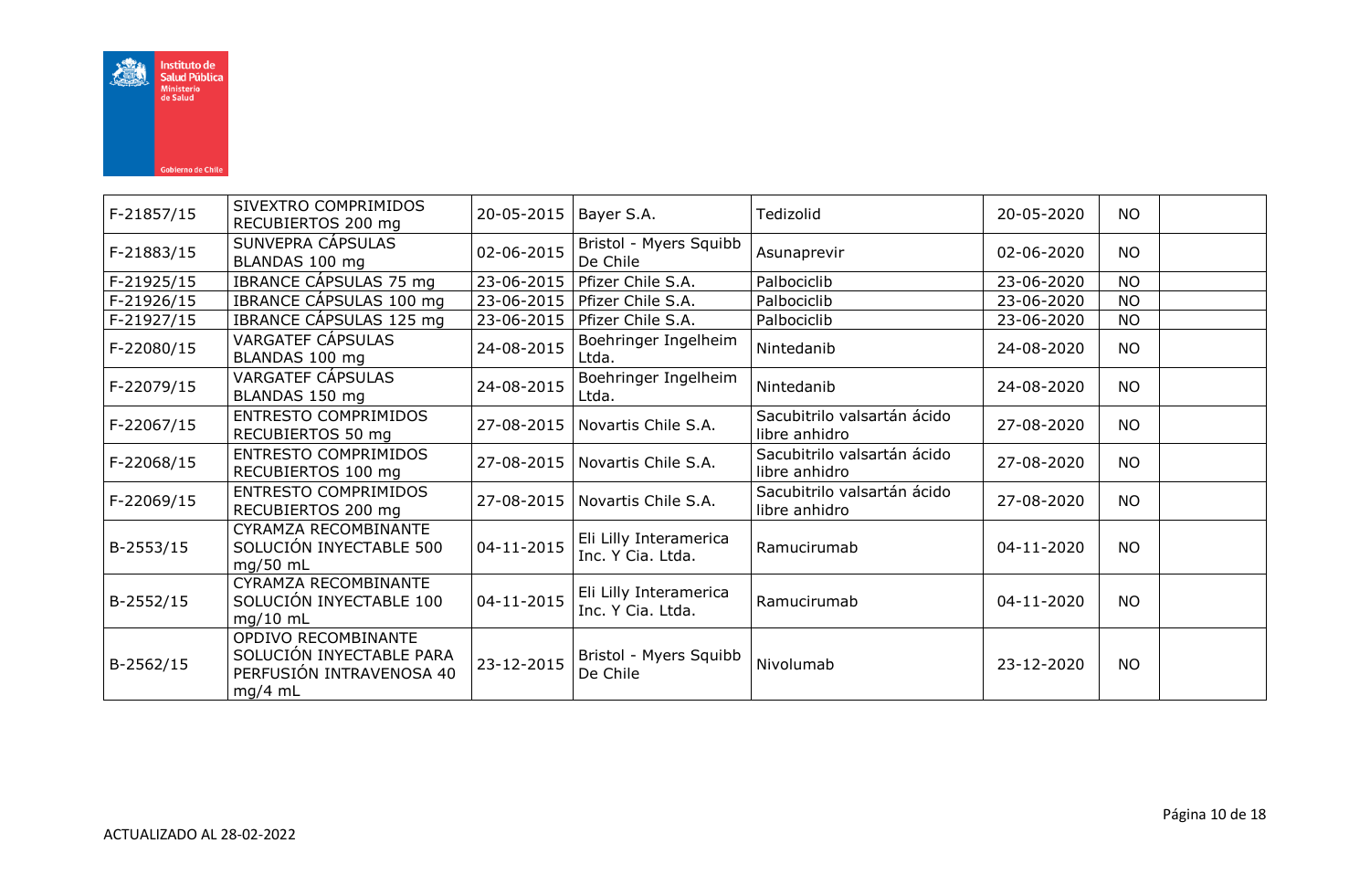

| B-2561/15 | OPDIVO RECOMBINANTE<br>SOLUCIÓN INYECTABLE PARA<br>PERFUSIÓN INTRAVENOSA 100<br>$mg/10$ mL                | 23-12-2015       | Bristol - Myers Squibb<br>De Chile                     | Nivolumab | 23-12-2020 | <b>NO</b> |  |
|-----------|-----------------------------------------------------------------------------------------------------------|------------------|--------------------------------------------------------|-----------|------------|-----------|--|
| B-2593/16 | ELOCTATE RECOMBINANTE<br>LIOFILIZADO PARA SOLUCIÓN<br>INYECTABLE 3000 U.I., CON<br><b>SOLVENTE</b>        | $01 - 02 - 2016$ | Biogen Idec Chile SPA   Efmoroctocog alfa              |           | 01-02-2021 | <b>NO</b> |  |
| B-2592/16 | ELOCTATE RECOMBINANTE<br>LIOFILIZADO PARA SOLUCIÓN<br>INYECTABLE 2000 U.I., CON<br><b>SOLVENTE</b>        |                  | 01-02-2016   Biogen Idec Chile SPA   Efmoroctocog alfa |           | 01-02-2021 | <b>NO</b> |  |
| B-2590/16 | ELOCTATE RECOMBINANTE<br>LIOFILIZADO PARA SOLUCIÓN<br>INYECTABLE 1000 U.I., CON<br><b>SOLVENTE</b>        |                  | 01-02-2016   Biogen Idec Chile SPA   Efmoroctocog alfa |           | 01-02-2021 | <b>NO</b> |  |
| B-2589/16 | ELOCTATE RECOMBINANTE<br>LIOFILIZADO PARA SOLUCIÓN<br>INYECTABLE 750 U.I., CON<br><b>SOLVENTE</b>         |                  | 01-02-2016   Biogen Idec Chile SPA   Efmoroctocog alfa |           | 01-02-2021 | <b>NO</b> |  |
| B-2591/16 | <b>ELOCTATE RECOMBINANTE</b><br>LIOFILIZADO PARA SOLUCIÓN<br>INYECTABLE 1500 U.I., CON<br><b>SOLVENTE</b> | $01 - 02 - 2016$ | Biogen Idec Chile SPA   Efmoroctocog alfa              |           | 01-02-2021 | <b>NO</b> |  |
| B-2587/16 | ELOCTATE RECOMBINANTE<br>LIOFILIZADO PARA SOLUCIÓN<br>INYECTABLE 250 U.I., CON<br><b>SOLVENTE</b>         |                  | 01-02-2016   Biogen Idec Chile SPA   Efmoroctocog alfa |           | 01-02-2021 | NO.       |  |
| B-2588/16 | ELOCTATE RECOMBINANTE<br>LIOFILIZADO PARA SOLUCIÓN<br>INYECTABLE 500 U.I., CON<br><b>SOLVENTE</b>         |                  | 01-02-2016   Biogen Idec Chile SPA   Efmoroctocog alfa |           | 01-02-2021 | NO.       |  |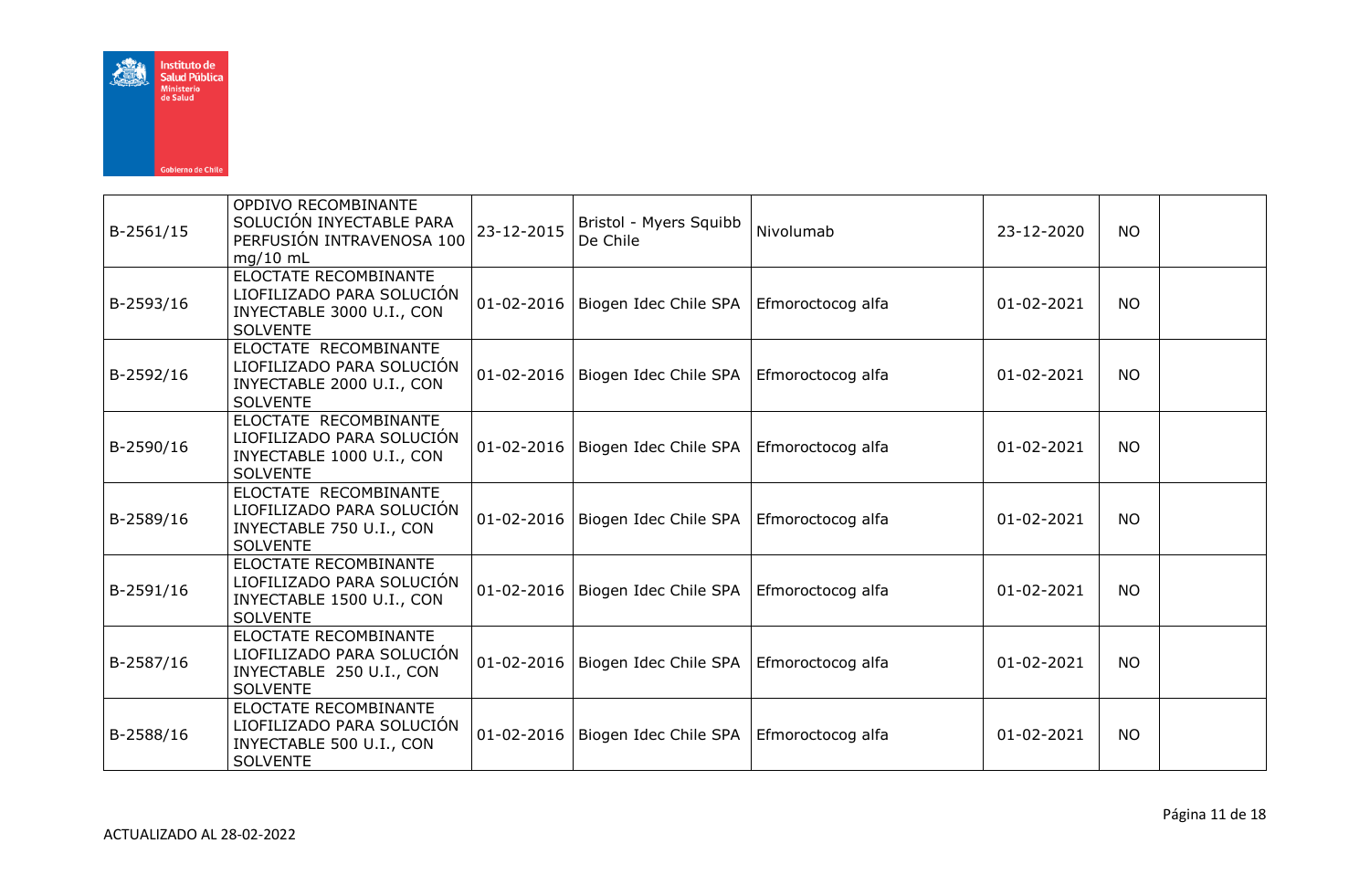

|            | TRULICITY RECOMBINANTE                        |                  | Eli Lilly Interamerica        |                   |            |           |  |
|------------|-----------------------------------------------|------------------|-------------------------------|-------------------|------------|-----------|--|
| B-2604/16  | SOLUCIÓN INYECTABLE 1,5<br>$mg/0.5$ mL        | 01-04-2016       | Inc. Y Cia. Ltda.             | Dulaglutida       | 01-04-2021 | <b>NO</b> |  |
|            | TRULICITY RECOMBINANTE                        |                  | Eli Lilly Interamerica        |                   |            |           |  |
| B-2605/16  | SOLUCIÓN INYECTABLE 0,75<br>mg/ 0,5 mL        | $01 - 04 - 2016$ | Inc. Y Cia. Ltda.             | Dulaglutida       | 01-04-2021 | <b>NO</b> |  |
|            | TRULICITY RECOMBINANTE                        |                  | Eli Lilly Interamerica        |                   |            |           |  |
| B-2603/16  | SOLUCIÓN INYECTABLE 0,75<br>mg/0,5mL          | 01-04-2016       | Inc. Y Cia. Ltda.             | Dulaglutida       | 01-04-2021 | <b>NO</b> |  |
| B-2602/16  | TRULICITY RECOMBINANTE<br>SOLUCIÓN INYECTABLE | 01-04-2016       | Eli Lilly Interamerica        | Dulaglutida       | 01-04-2021 | <b>NO</b> |  |
|            | 1,5mg/0,5mL                                   |                  | Inc. Y Cia. Ltda.             |                   |            |           |  |
| F-22568/16 | <b>COTELLIC COMPRIMIDOS</b>                   | 11-04-2016       | Roche Chile Ltda.             | Cobimetinib       | 11-04-2021 | <b>NO</b> |  |
|            | RECUBIERTOS 20 mg                             |                  |                               |                   |            |           |  |
|            | ALPROLIX RECOMBINANTE                         |                  |                               |                   |            |           |  |
| B-2610/16  | LIOFILIZADO PARA SOLUCIÓN                     | 18-04-2016       | Biogen Chile SpA              | Eftrenonacog alfa | 18-04-2021 | <b>NO</b> |  |
|            | INYECTABLE 3000 U.I., CON<br><b>SOLVENTE</b>  |                  |                               |                   |            |           |  |
|            | ALPROLIX RECOMBINANTE                         |                  |                               |                   |            |           |  |
| B-2609/16  | LIOFILIZADO PARA SOLUCIÓN                     | 18-04-2016       | Biogen Chile SpA              | Eftrenonacog alfa | 18-04-2021 | <b>NO</b> |  |
|            | INYECTABLE 2000 U.I., CON                     |                  |                               |                   |            |           |  |
|            | <b>SOLVENTE</b>                               |                  |                               |                   |            |           |  |
|            | ALPROLIX RECOMBINANTE                         |                  |                               |                   |            |           |  |
| B-2608/16  | LIOFILIZADO PARA SOLUCIÓN                     | 18-04-2016       | Biogen Chile SpA              | Eftrenonacog alfa | 18-04-2021 | <b>NO</b> |  |
|            | INYECTABLE 1000 U.I., CON                     |                  |                               |                   |            |           |  |
|            | <b>SOLVENTE</b>                               |                  |                               |                   |            |           |  |
|            | ALPROLIX RECOMBINANTE                         |                  |                               |                   |            |           |  |
| B-2607/16  | LIOFILIZADO PARA SOLUCIÓN                     |                  | 18-04-2016   Biogen Chile SpA | Eftrenonacog alfa | 18-04-2021 | <b>NO</b> |  |
|            | INYECTABLE 500 U.I., CON<br><b>SOLVENTE</b>   |                  |                               |                   |            |           |  |
|            |                                               |                  |                               |                   |            |           |  |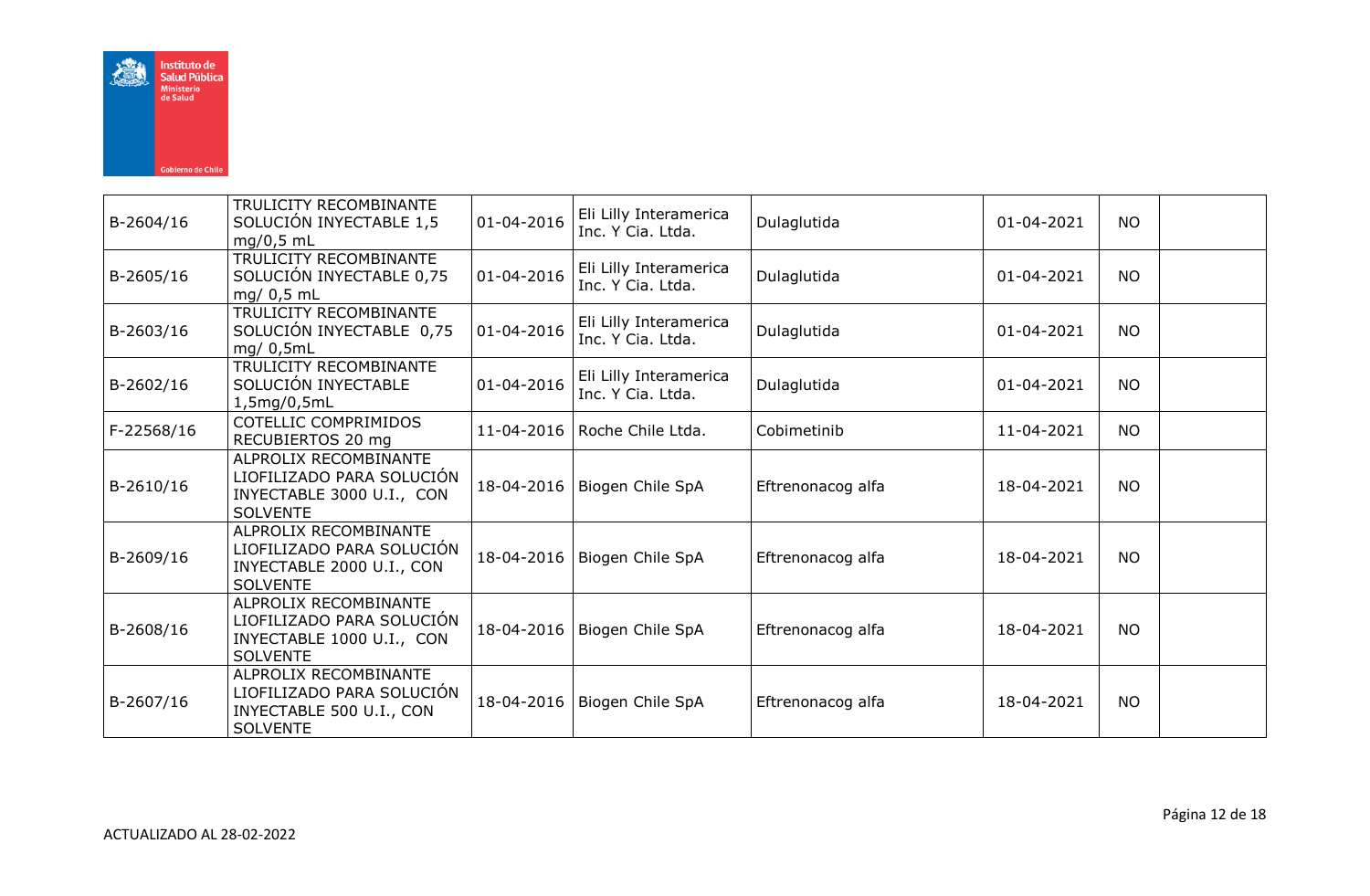

| B-2606/16  | ALPROLIX RECOMBINANTE<br>LIOFILIZADO PARA SOLUCIÓN<br>INYECTABLE 250 U.I., CON<br><b>SOLVENTE</b> | 18-04-2016 | Biogen Chile SpA                                 | Eftrenonacog alfa      | 18-04-2021 | <b>NO</b> |  |
|------------|---------------------------------------------------------------------------------------------------|------------|--------------------------------------------------|------------------------|------------|-----------|--|
| B-2628/16  | EMPLICITI RECOMBINANTE<br>LIOFILIZADO 400 mg                                                      | 20-06-2016 | <b>BRISTOL - MYERS</b><br>SQUIBB DE CHILE        | <b>ELOTUZUMAB</b>      | 20-06-2021 | <b>NO</b> |  |
| B-2627/16  | EMPLICITI RECOMBINANTE<br>LIOFILIZADO PARA PERFUSIÓN   20-06-2016<br>300 mg                       |            | <b>BRISTOL - MYERS</b><br><b>SQUIBB DE CHILE</b> | <b>ELOTUZUMAB</b>      | 20-06-2021 | <b>NO</b> |  |
| F-22844/16 | HARVONI COMPRIMIDOS<br><b>RECUBIERTOS</b>                                                         | 21-07-2016 | <b>GADOR LTDA</b>                                | Ledipasvir, Sofosbuvir | 21-07-2021 | <b>NO</b> |  |
| F-22962/16 | CERDELGA CÁPSULAS 84 mg                                                                           | 17-08-2016 | LABORATORIO<br><b>GENZYME CHILE LTDA</b>         | Eliglustat             | 17-08-2021 | <b>NO</b> |  |
| B-2645/16  | PRAXBIND RECOMBINATE<br>SOLUCIÓN INYECTABLE 2,5<br>$g/50$ mL                                      | 28-09-2016 | Boehringer Ingelheim<br>Ltda.                    | Idarucizumab           | 26-09-2021 | <b>NO</b> |  |
| B-2661/17  | DARZALEX RECOMBINANTE<br><b>CONCENTRADO PARA</b><br>SOLUCIÓN PARA PERFUSIÓN<br>400 mg/ 20 mL      | 27-01-2017 | Johnson & Johnson De<br>Chile S.A.               | Daratumumab            | 27-01-2022 | <b>NO</b> |  |
| B-2659/17  | DARZALEX RECOMBINANTE<br><b>CONCENTRADO PARA</b><br>SOLUCIÓN PARA PERFUSIÓN<br>100 mg/ 5 mL       | 27-01-2017 | Johnson & Johnson De<br>Chile S.A.               | Daratumumab            | 27-01-2022 | <b>NO</b> |  |
| B-2660/17  | DARZALEX RECOMBINANTE<br><b>CONCENTRADO PARA</b><br>SOLUCIÓN PARA PERFUSIÓN<br>100 mg/ 5 mL       | 27-01-2017 | Johnson & Johnson De<br>Chile S.A.               | Daratumumab            | 27-01-2022 | <b>NO</b> |  |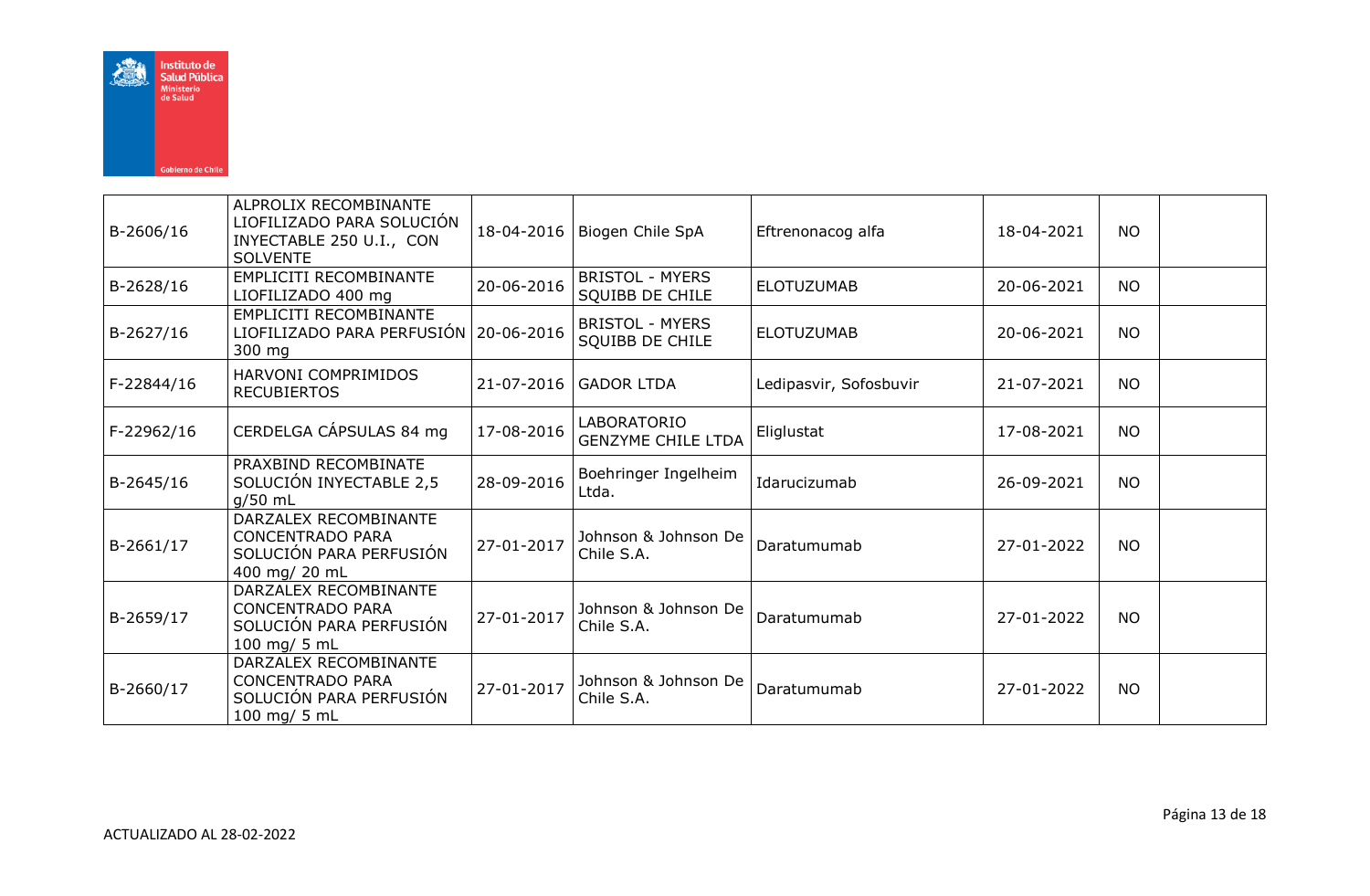

| B-2662/17  | TECENTRIQ RECOMBINANTE<br><b>CONCENTRADO PARA</b><br>SOLUCIÓN PARA PERFUSIÓN<br>1200 mg/20 mL | 02-02-2017              | Roche Chile Ltda.               | Atezolizumab | 02-02-2022       | <b>NO</b> |                                                                          |
|------------|-----------------------------------------------------------------------------------------------|-------------------------|---------------------------------|--------------|------------------|-----------|--------------------------------------------------------------------------|
| F-23583/17 | EPCLUSA 400/100<br><b>COMPRIMIDOS RECUBIERTOS</b>                                             | 21-08-2017              | Gador Ltda                      | Velpatasvir  | 21-08-2022       | SÍ        |                                                                          |
| B-2667/17  | PRALUENT SOLUCIÓN<br>INYECTABLE 75 mg/1 mL                                                    | 24-08-2017              | Sanofi-Aventis De<br>Chile S.A. | Alirocumab   | 24-08-2022       | SÍ        |                                                                          |
| B-2668/17  | PRALUENT SOLUCIÓN<br>INYECTABLE 150 mg/1 mL                                                   | 24-08-2017              | Sanofi-Aventis De<br>Chile S.A. | Alirocumab   | 24-08-2022       | SÍ        |                                                                          |
| F-23698/18 | SPINRAZA SOLUCIÓN<br>INYECTABLE 12 mg/5 mL                                                    | 25-01-2018              | Biogen Chile S.p.A.,            | Nusinersen   | 25-01-2023       | SÍ        |                                                                          |
| F-23699/18 | SPINRAZA SOLUCIÓN<br>INYECTABLE 12 mg/5 mL                                                    | 25-01-2018              | Biogen Chile S.p.A.,            | Nusinersen   | 25-01-2023       | SÍ        |                                                                          |
| F-23727/18 | KISQALI COMPRIMIDOS<br>RECUBIERTOS 200 mg                                                     | 16-03-2018              | l Novartis Chile S.A.           | Ribociclib   | 16-03-2023       | SÍ        |                                                                          |
| B-2693/18, | <b>OCREVUS CONCENTRADO</b><br>PARA SOLUCIÓN PARA<br>PERFUSIÓN 300 mg/10 mL                    | 21-03-2018              | Roche Chile Ltda.               | Ocrelizumab  | 21-03-2023       | SÍ        |                                                                          |
| B-2711/18  | <b>BAVENCIO CONCENTRADO</b><br>PARA SOLUCIÓN PARA<br><b>PERFUSIÓN</b>                         | 29-08-2018   Merck S.A. |                                 | Avelumab     | $01 - 12 - 2021$ | <b>NO</b> | Cese de<br>protección<br>de datos,<br>Res. Ex.<br>5756 de 01-<br>12-2021 |
| B-2713/18  | RYDAPT CÁPSULAS BLANDAS<br>25 mg                                                              | 12-09-2018              | Novartis Chile S.A.             | Midosaturina | 12-09-2023       | SÍ        |                                                                          |
| B-2715/18  | HEMLIBRA SOLUCIÓN<br>INYECTABLE 30 mg/1 mL<br>(EMICIZUMAB)                                    | 04-10-2018              | Roche Chile Ltda.               | Emicizumab   | 04-10-2023       | SÍ        |                                                                          |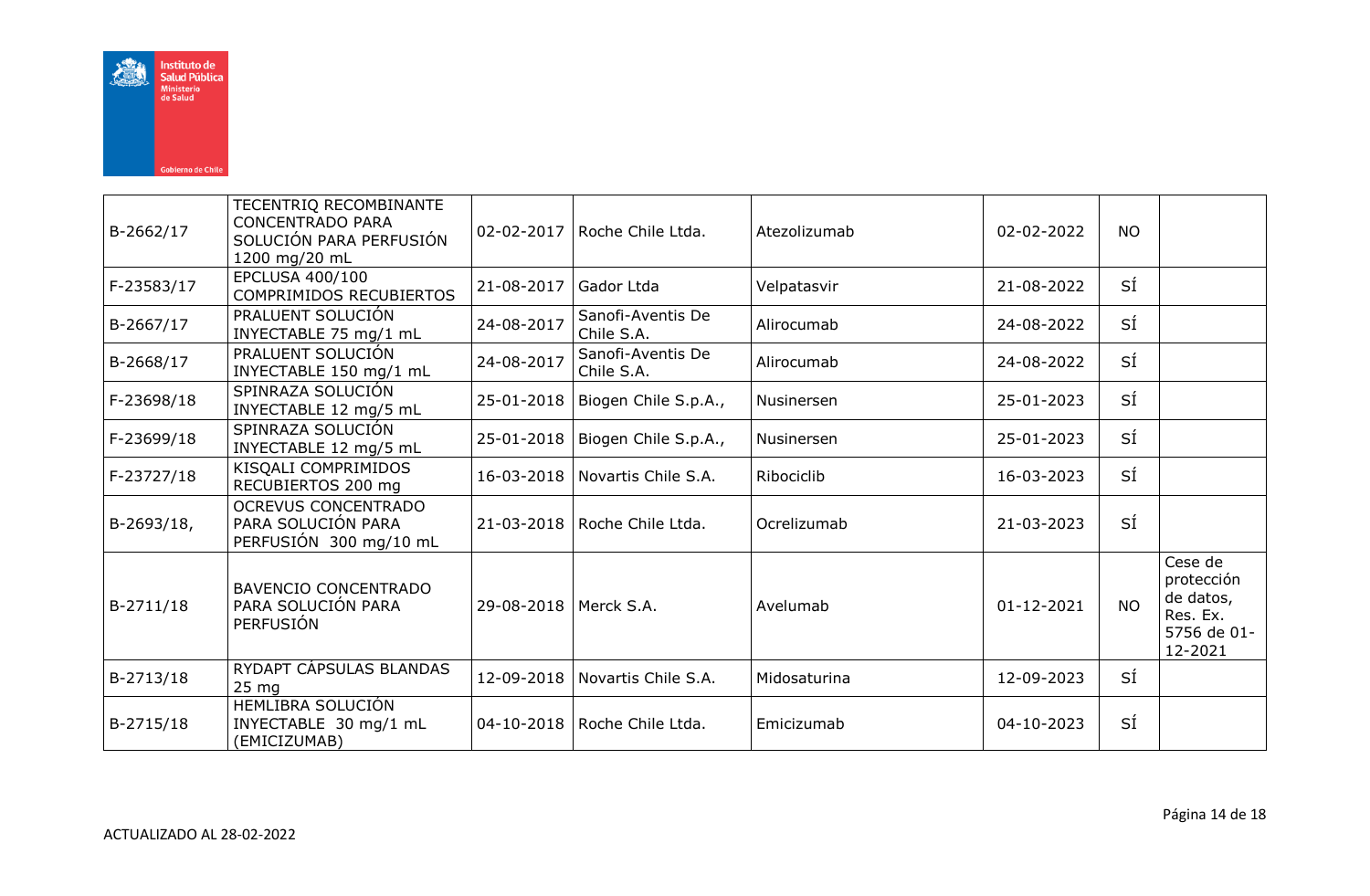

| B-2716/18  | HEMLIBRA SOLUCIÓN<br>INYECTABLE 60 mg/0,4 mL                                         |            | 04-10-2018   Roche Chile Ltda.                 | Emicizumab  | 04-10-2023 | SÍ        |                                                                          |
|------------|--------------------------------------------------------------------------------------|------------|------------------------------------------------|-------------|------------|-----------|--------------------------------------------------------------------------|
| B-2717/18  | HEMLIBRA SOLUCIÓN<br>INYECTABLE 105 mg/0,7 mL                                        |            | 04-10-2018   Roche Chile Ltda.                 | Emicizumab  | 04-10-2023 | SÍ        |                                                                          |
| B-2718/18  | HEMLIBRA SOLUCIÓN<br>INYECTABLE 150 mg/1 mL                                          |            | 04-10-2018   Roche Chile Ltda.                 | Emicizumab  | 04-10-2023 | SÍ        |                                                                          |
| B-2730/18  | CINQAIR CONCENTRADO PARA<br>SOLUCIÓN PARA PERFUSIÓN<br>100 mg/ 10 mL (RESLIZUMAB)    | 19-11-2018 | Laboratorio Chile S.A.                         | Reslizumab  | 01-12-2021 | NO.       | Cese de<br>protección<br>de datos,<br>Res. Ex.<br>5757 de 01-<br>12-2021 |
| B-2731/18  | TEVALIZU CONCENTRADO<br>PARA SOLUCIÓN PARA<br>PERFUSION 100 mg/10 mL<br>(Reslizumab) | 19-11-2018 | Laboratorio Chile S.A.                         | Reslizumab  | 01-12-2021 | <b>NO</b> | Cese de<br>protección<br>de datos,<br>Res. Ex.<br>5755 de 01-<br>12-2021 |
| B-2740/18  | PASURTA SOLUCIÓN<br>INYECTABLE 70 mg/1 mL                                            | 05-12-2018 | Alcon Laboratorios<br>Chile Ltda.              | Erenumab    | 05-12-2023 | SÍ        |                                                                          |
| F-24681/19 | OLUMIANT COMPRIMIDOS<br>RECUBIERTOS 4 mg                                             | 27-02-2019 | ELI LILLY<br>INTERAMERICA Inc. y<br>Cia. Ltda. | Baricitinib | 01-12-2021 | <b>NO</b> | Cese de<br>protección<br>de datos,<br>Res. Ex.<br>5753 de 01-<br>12-2021 |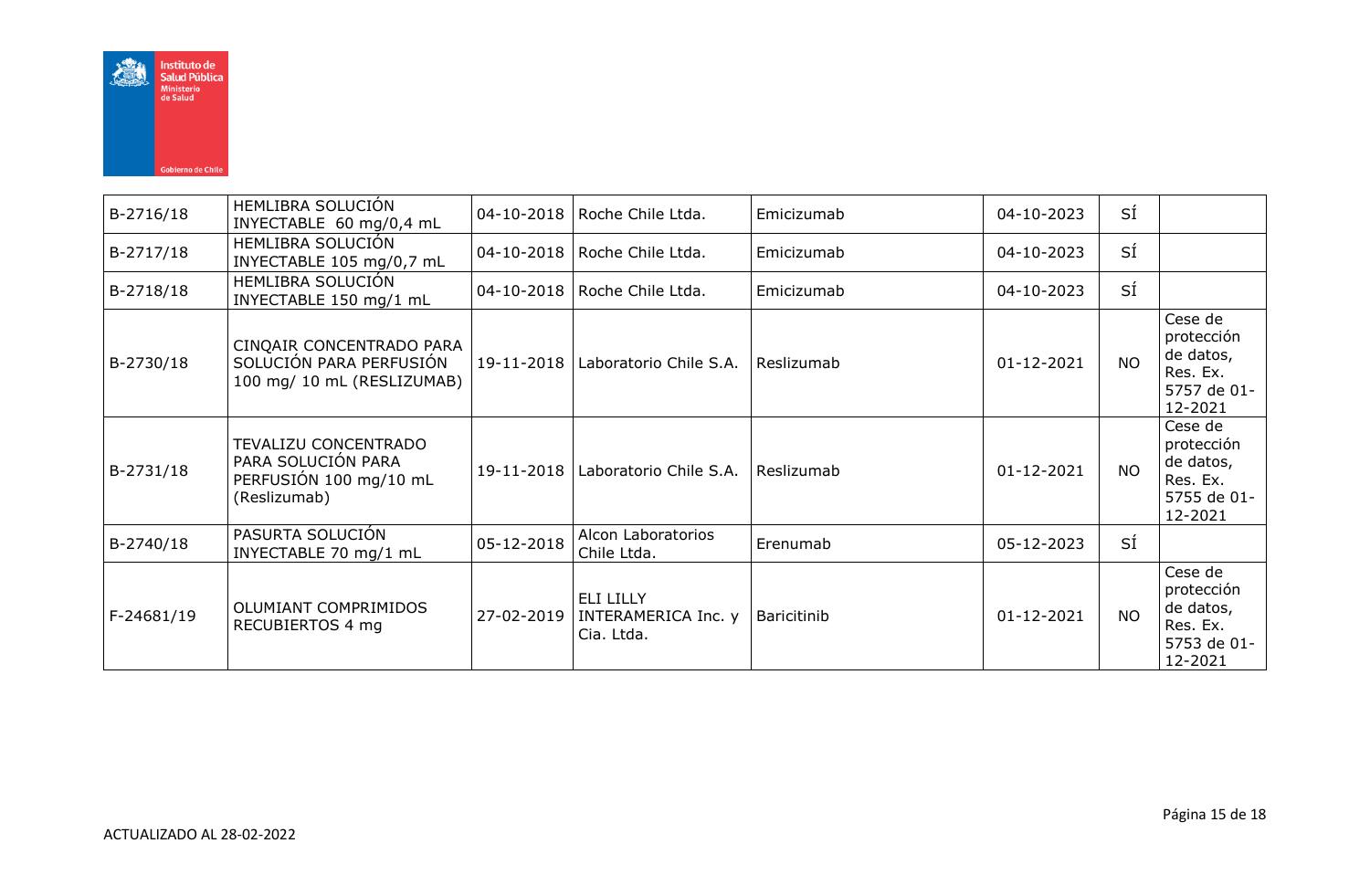

| F-24682/19 | OLUMIANT COMPRIMIDOS<br>RECUBIERTOS 2 mg                            | 27-02-2019 | <b>ELI LILLY</b><br>INTERAMERICA Inc. y<br>Cia. Ltda. | Baricitinib        | $01 - 12 - 2021$ | <b>NO</b> | Cese de<br>protección<br>de datos,<br>Res. Ex.<br>5752 de 01-<br>12-2021 |
|------------|---------------------------------------------------------------------|------------|-------------------------------------------------------|--------------------|------------------|-----------|--------------------------------------------------------------------------|
| B-2752/19  | TALTZ SOLUCIÓN INYECTABLE<br>80 mg/1 mL                             | 26-03-2019 | <b>ELI LILLY</b><br>INTERAMERICA Inc. y<br>Cia. Ltda. | Ixekizumab         | 01-12-2021       | <b>NO</b> | Cese de<br>protección<br>de datos,<br>Res. Ex.<br>5754 de 01-<br>12-2021 |
| F-24969/19 | <b>BIKTARVY COMPRIMIDOS</b><br><b>RECUBIERTOS</b>                   | 30-07-2019 | Gador Ltda                                            | Bictegravir        | 30-07-2024       | SÍ        |                                                                          |
| F-24971/19 | ERLEADA COMPRIMIDOS<br>RECUBIERTOS 60 mg                            | 16-08-2019 | Johnson & Johnson de<br>Chile S.A.                    | Apalutamida        | 16-08-2024       | SÍ        |                                                                          |
| B-2765/19  | TREMFYA SOLUCIÓN<br>INYECTABLE 100 mg/1 mL                          | 11-09-2019 | Johnson & Johnson de<br>Chile S.A.                    | Guselkumab         | 11-09-2024       | SÍ        |                                                                          |
| F-25040/19 | CALQUENCE CÁPSULAS 100<br>mq                                        | 11-09-2019 | Astrazeneca S.A.                                      | Acalabrutinib      | 11-09-2024       | SÍ        |                                                                          |
| F-25125/19 | <b>XOFLUZA COMPRIMIDOS</b><br>RECUBIERTOS 20 mg                     | 12-11-2019 | Roche Chile Ltda.                                     | Baloxavir marboxil | 12-11-2024       | SÍ        |                                                                          |
| F-25126/19 | XOFLUZA COMPRIMIDOS<br>RECUBIERTOS 40 mg                            | 12-11-2019 | Roche Chile Ltda.                                     | Baloxavir marboxil | 12-11-2024       | SÍ        |                                                                          |
| F-25516/20 | RINVOQ COMPRIMIDOS<br>RECUBIERTOS DE LIBERACION<br>PROLONGADA 15 mg | 30-06-2020 | Abbvie Productos<br>Farmacéuticos Ltda.               | Upadacitinib       | 30-06-2025       | SÍ        |                                                                          |
| E-30/20    | PIORAY COMPRIMIDOS<br>RECUBIERTOS 250 mg                            | 07-10-2020 | Novartis Chile S.A.                                   | Alpelisib          | 07-10-2025       | SÍ        |                                                                          |
| F-25722/20 | PIORAY COMPRIMIDOS<br>RECUBIERTOS 50 mg                             | 07-10-2020 | Novartis Chile S.A.                                   | Alpelisib          | 07-10-2025       | SÍ        |                                                                          |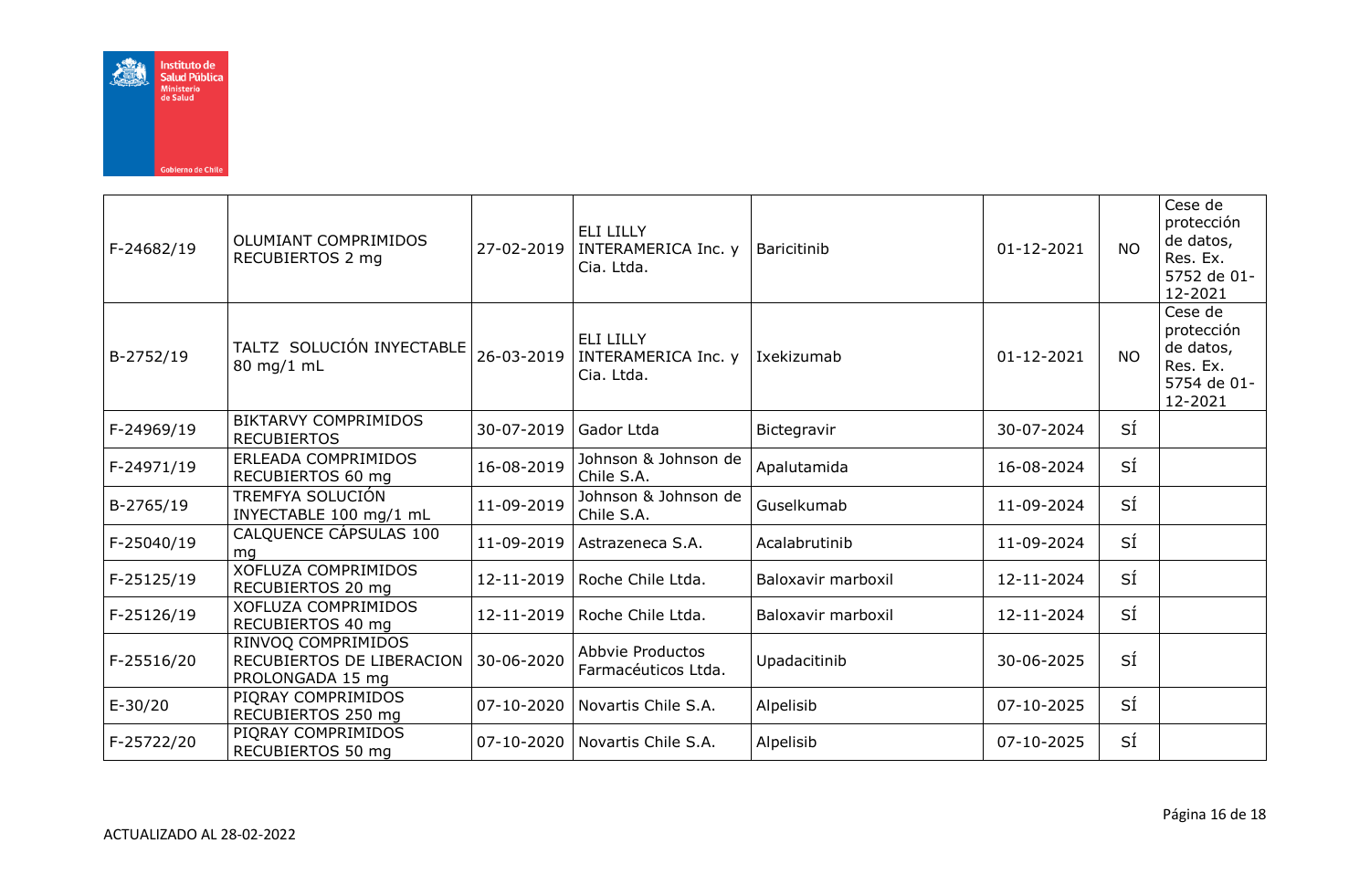

| F-25723/20 | PIQRAY COMPRIMIDOS<br>RECUBIERTOS 150 mg                                                  | 07-10-2020 | Novartis Chile S.A.                   | Alpelisib           | 07-10-2025 | SÍ              |  |
|------------|-------------------------------------------------------------------------------------------|------------|---------------------------------------|---------------------|------------|-----------------|--|
| F-25274/20 | PIORAY COMPRIMIDOS<br>RECUBIERTOS 150 mg                                                  | 07-10-2020 | Novartis Chile S.A.                   | Alpelisib           | 07-10-2025 | SÍ              |  |
| F-25709/20 | EVRYSDI SOLUCIÓN ORAL<br>$0,75$ mg/mL                                                     | 07-10-2020 | Roche Chile Ltda,                     | Risdiplam           | 07-10-2025 | SÍ              |  |
| F-25782/20 | Kiendra comprimidos<br>recubiertos 0,25 mg                                                | 23-11-2020 | Novartis Chile S.A.                   | Siponimod           | 23-11-2025 | SÍ              |  |
| F-25783/20 | Kiendra comprimidos<br>recubiertos 2 mg                                                   | 23-11-2020 | Novartis Chile S.A.                   | Siponimod           | 23-11-2025 | SÍ              |  |
| F-25802/20 | EVRENZO COMPRIMIDOS<br>RECUBIERTOS 20 mg                                                  | 14-11-2020 | Astrazeneca S.A.                      | Roxadustat          | 24-11-2025 | SÍ              |  |
| F-25803/20 | EVRENZO COMPRIMIDOS<br>RECUBIERTOS 50 mg                                                  | 14-11-2020 | Astrazeneca S.A.                      | Roxadustat          | 24-11-2025 | SÍ              |  |
| F-25804/20 | EVRENZO COMPRIMIDOS<br>RECUBIERTOS 70 mg                                                  | 14-11-2020 | Astrazeneca S.A.                      | Roxadustat          | 24-11-2025 | SÍ              |  |
| F-25805/20 | EVRENZO COMPRIMIDOS<br>RECUBIERTOS 100 mg                                                 | 14-11-2020 | Astrazeneca S.A.                      | Roxadustat          | 24-11-2025 | SÍ              |  |
| F-25806/20 | EVRENZO COMPRIMIDOS<br>RECUBIERTOS 150 mg                                                 | 14-11-2020 | Astrazeneca S.A.                      | Roxadustat          | 24-11-2025 | SÍ              |  |
| B-2851/20  | ROPOLIVY LIOFILIZADO PARA<br><b>CONCENTRADO PARA</b><br>SOLUCIÓN PARA PERFUSIÓN<br>140 mg | 21-12-2020 | Roche Chile Ltda                      | Polatuzumab vedotin | 21-12-2025 | SÍ              |  |
| F-25924/21 | ROZLYTREK CÁPSULAS 200 mg   14-01-2021                                                    |            | Roche Chile Ltda                      | Entrectinib         | 14-01-2026 | $\overline{si}$ |  |
| F-25925/21 | ROZLYTREK CÁPSULAS 100 mg   14-01-2021                                                    |            | Roche Chile Ltda                      | Entrectinib         | 14-01-2026 | SÍ              |  |
| B-2869/21  | <b>EMGALITY SOLUCIÓN</b><br>INYECTABLE 120 mg/mL                                          | 22-03-2021 | <b>ELI LILLY</b><br>INTERAMERICA INC. | Galcanezumab        | 22-03-2026 | Sí              |  |
| B-2870/21  | ENSPRYNG SOLUCIÓN<br>INYECTABLE 120 mg/mL                                                 | 29-03-2021 | Roche Chile Ltda                      | Satralizumab        | 29-03-2026 | SÍ              |  |